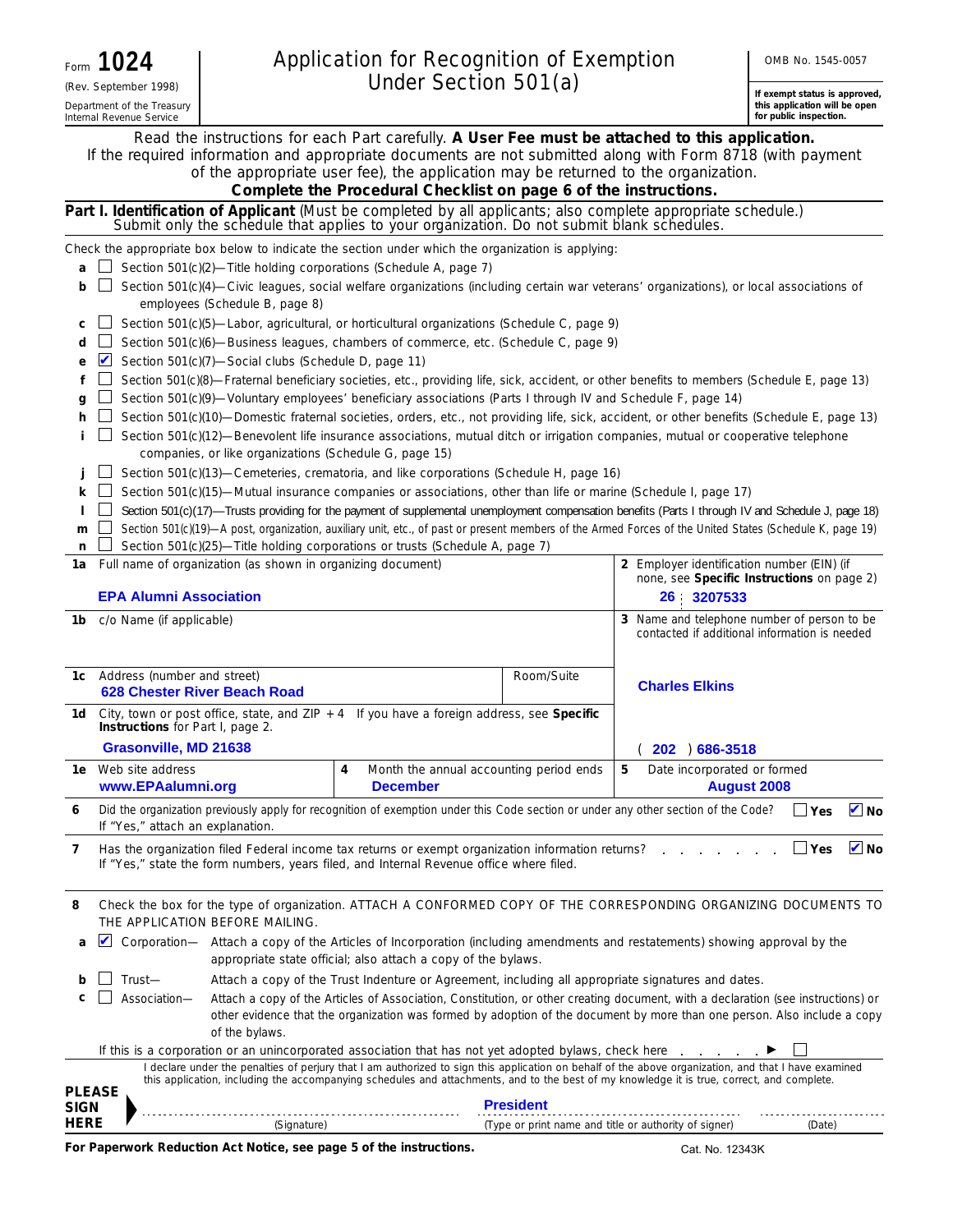### **Part II. Activities and Operational Information** (Must be completed by all applicants)

**1**  Provide a detailed narrative description of all the activities of the organization—past, present, and planned. Do not merely refer to or repeat the language in the organizational document. List each activity separately in the order of importance based on the relative time and other resources devoted to the activity. Indicate the percentage of time for each activity. Each description should include, as a minimum, the following: **(a)** a detailed description of the activity including its purpose and how each activity furthers your exempt purpose; **(b)** when the activity was or will be initiated; and **(c)** where and by whom the activity will be conducted.

**NOTE: This organization is a social club of former U.S. Environmental Protection Agency (EPA) employees designed to foster interaction among members, primarily through a sophisticated website, but also in person. Currently, alumni have no way of finding each other after leaving EPA, and social interaction is minimal. Yet, initial indications are that there is a strong desire for such interaction among many alumni.** 

**PRE-INCORPORATION (June 2008): Advance planning; development of concept, possible activities and means of organizing and financing; initial brainstorming with potential members; consensus reached to incorporate, develop website, ask for pledges for startup costs and then invite ex-EPA employees to join as members. Len Miller and Charles Elkins undertook all or most these activities.** 

**INCORPORATION (Summer 2008): Development and submittal of incorporation papers; obtain pledges of financial contributions to support startup activities; draft by-laws; development of design specifications for website; and obtain website bids. The association was incorporated on August 28, 2008 as a Delaware corporation. Len Miller and Charles Elkins carried out all or most of these activities.** 

**INTIAL ORGANIZATIONAL ACTIVITIES (Fall 2008): First Board Meeting (September 2008); approval of by-laws; choose web design firm; plan launch of website in or around January 2009 to enroll members; appoint additional board members. Len Miller and Charles Elkins are undertaking all or most of these activities.** 

**MEMBERSHIP DRIVE AND INITIAL YEAR OF OPERATIONS (2009): In 2009 the organization will begin it first full year of regular operations, including the following activities: (1) seek members through an intensive drive, using the web and word of mouth (no master list of alumni exists); (2) promote interactivity among members on the site and elsewhere; and (3) take other necessary organizational activities. Members will fill out detailed profiles on the website so that other members can locate them and communicate with them.** 

**Social club activities will consist of interaction on the web itself (e.g., blog, development of a member-written newsletter, writing down of "our favorite stories about EPA," etc.) Members will form subgroups based on geography and/or program office of employment while at EPA to facilitate face-to-face and other interactivity. Face-to-face meetings will be encouraged as well as email and telephonic communications. Using modern web design methods, members will be encouraged to communicate with each other immediately through the website itself or through other means. Volunteer opportunities in which members can jointly participate will be solicited. An annual meeting will be held at which initial organizational activities will take place, currently planned for Fall 2009. The interim Board of Directors, led by including Len Miller and Charles Elkins, will undertake all or most of the organization activities. But members will take increasingly active roles in these activities as well.** 

**FIRST FULL YEAR OF OPERATIONS WITH A FULL MEMBERSHIP (2010): In 2010, the organization will be fully functional with a full Board of Directors. Interactions among members will be substantially increased both in writing (via the web) and electronically, telephonically, and face-to-face. The full Board of Directors will oversee all of these activities, with strong participation by members.** 

**2** List the organization's present and future sources of financial support, beginning with the largest source first. **2008: Contributions from approximately 70 alumni for startup costs.** 

**2009: If contributions from 2008 are sufficient, then no membership dues will be charged during this beginning year (in order to encourage maximum membership). Otherwise, modest membership dues will be charged (~\$10-25/year.)** 

**2010: Membership dues will be charged for continued membership in the organization, as needed (estimated now as \$10-25/yr.)**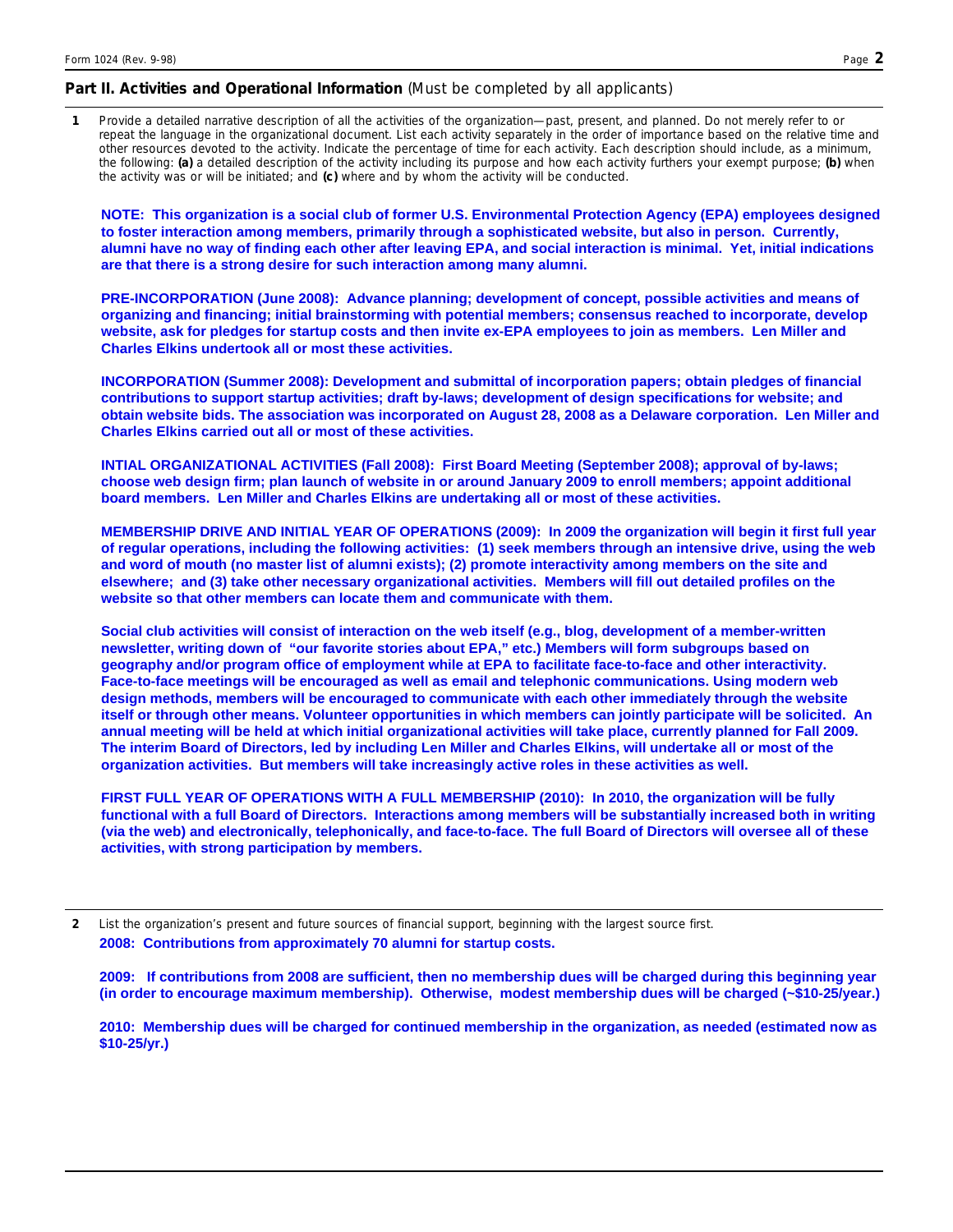#### **Part II. Activities and Operational Information** (continued)

| 3 | Give the following information about the organization's governing body: |  |  |
|---|-------------------------------------------------------------------------|--|--|
|   |                                                                         |  |  |

| a Names, addresses, and titles of officers, directors, trustees, etc. | <b>b</b> Annual compensation |
|-----------------------------------------------------------------------|------------------------------|
| Leonard Miller, President, 701 8th Street NW Washington, DC;          | \$0                          |
|                                                                       |                              |
|                                                                       |                              |
|                                                                       |                              |
| <b>Charles Elkins, 4505 Lowell Street NW Washington, DC</b>           | \$0                          |
|                                                                       |                              |
|                                                                       |                              |

**4**  If the organization is the outgrowth or continuation of any form of predecessor, state the name of each predecessor, the period during which it was in existence, and the reasons for its termination. Submit copies of all papers by which any transfer of assets was effected. **Not applicable**

**5**  If the applicant organization is now, or plans to be, connected in any way with any other organization, describe the other organization and explain the relationship (e.g., financial support on a continuing basis; shared facilities or employees; same officers, directors, or trustees). **Not applicable**

**6**  If the organization has capital stock issued and outstanding, state: **(1)** class or classes of the stock; **(2)** number and par value of the shares; **(3)** consideration for which they were issued; and **(4)** if any dividends have been paid or whether your organization's creating instrument authorizes dividend payments on any class of capital stock.

**Not applicable**

State the qualifications necessary for membership in the organization; the classes of membership (with the number of members in each class); and the voting rights and privileges received. If any group or class of persons is required to join, describe the requirement and explain the relationship between those members and members who join voluntarily. Submit copies of any membership solicitation material. Attach sample copies of all types of membership certificates issued. **7** 

**All members must have been federal employees of EPA for at least 1 year. The classes of membership are Founding, Charter, Supporting, Regular, and Associate .The first three kinds of members made contributions to the startup costs of the organization. The Board of Directors is authorized to grant these members exemptions from any future dues proportional to their contributions, i.e., they will be considered as having paid their dues in advance. Otherwise, all members, other than associate members [who do not have a vote], would have all the same membership rights.**

Explain how your organization's assets will be distributed on dissolution. **8 Any net proceeds at the time of dissolution will be distributed as decided by the Board of Directors or the members to other non-profit corporations that are exempt from federal income taxation under Section 501(c)(3) or Section 501(c) (7) of the Code. These requirements are in Section 10 of the Articles of Incorporation.**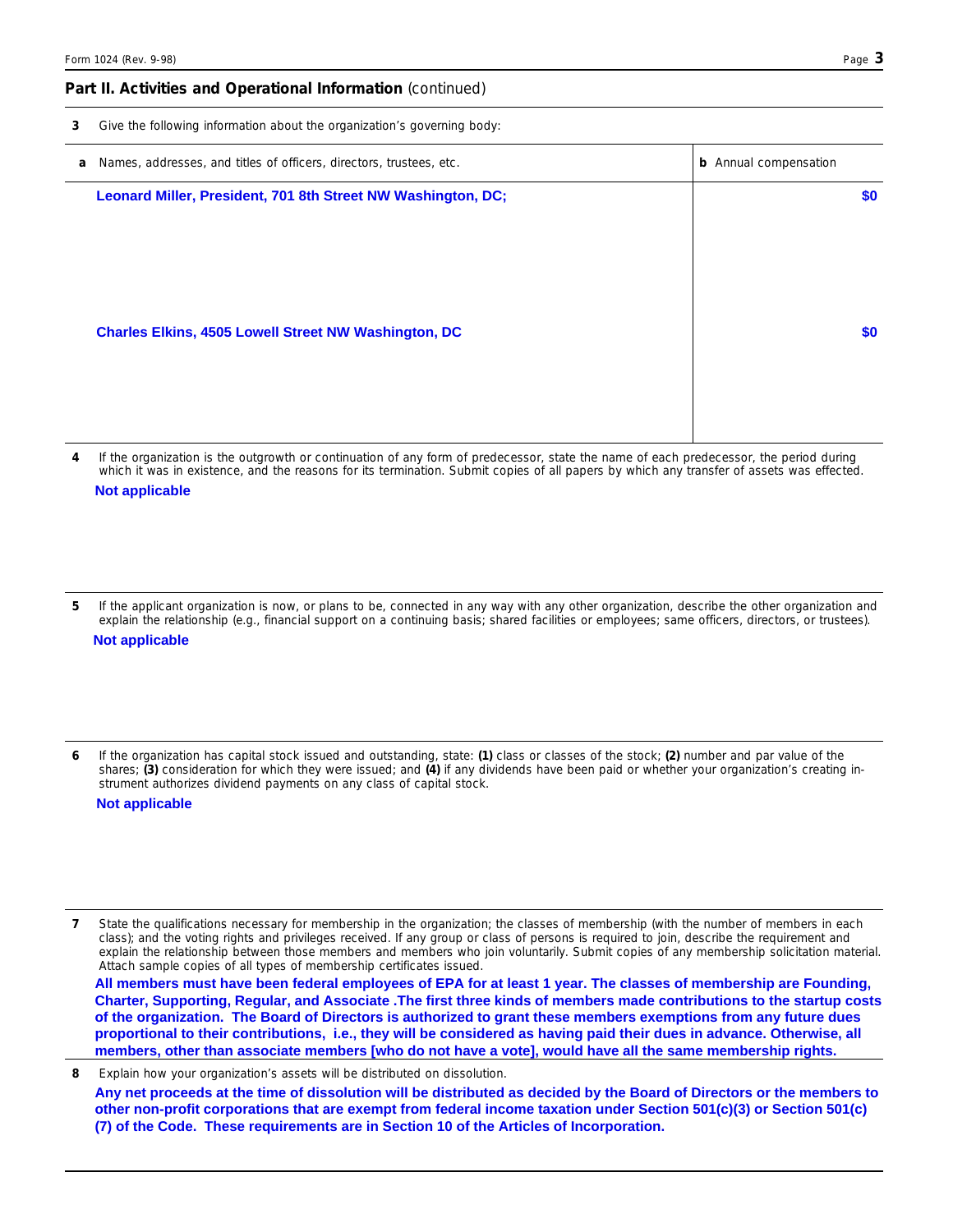### **Part II. Activities and Operational Information** (continued)

| 9  | Has the organization made or does it plan to make any distribution of its property or surplus funds to shareholders or<br>If "Yes," state the full details, including: (1) amounts or value; (2) source of funds or property distributed or to be                                                                                                                                                                                                                             | $\overline{\phantom{a}}$ Yes $\overline{\phantom{a}}$ No |  |
|----|-------------------------------------------------------------------------------------------------------------------------------------------------------------------------------------------------------------------------------------------------------------------------------------------------------------------------------------------------------------------------------------------------------------------------------------------------------------------------------|----------------------------------------------------------|--|
|    | distributed; and (3) basis of, and authority for, distribution or planned distribution.                                                                                                                                                                                                                                                                                                                                                                                       |                                                          |  |
| 10 | Does, or will, any part of your organization's receipts represent payments for services performed or to be performed?.<br>If "Yes," state in detail the amount received and the character of the services performed or to be performed.                                                                                                                                                                                                                                       | $\Box$ Yes $\Box$ No                                     |  |
| 11 | Has the organization made, or does it plan to make, any payments to members or shareholders for services performed<br>If "Yes," state in detail the amount paid, the character of the services, and to whom the payments have been, or will<br>be, made.                                                                                                                                                                                                                      | $\vee$ Yes $\Box$ No                                     |  |
|    | The Board of Directors is authorized to have a member serve as Executive Director or staff to the organization and<br>compensate them at or below market rate. No such compensation has been authorized to date and none is currently<br>planned.                                                                                                                                                                                                                             |                                                          |  |
| 12 | Does the organization have any arrangement to provide insurance for members, their dependents, or others (including<br>provisions for the payment of sick or death benefits, pensions, or annuities)?<br>If "Yes," describe and explain the arrangement's eligibility rules and attach a sample copy of each plan document and<br>each type of policy issued.                                                                                                                 | $\Box$ Yes $\blacksquare$ No                             |  |
| 13 | Is the organization under the supervisory jurisdiction of any public regulatory body, such as a social welfare agency,<br>$etc.?\qquad \qquad .\qquad \qquad .\qquad \qquad .\qquad \qquad .$<br>and the contract of the contract of the contract of the contract of the contract of<br>If "Yes," submit copies of all administrative opinions or court decisions regarding this supervision, as well as copies of<br>applications or requests for the opinions or decisions. | _  Yes ∠ No                                              |  |
| 14 | If "Yes," explain in detail. Include the amount of rent, a description of the property, and any relationship between the<br>applicant organization and the other party. Also, attach a copy of any rental or lease agreement. (If the organization is<br>a party, as a lessor, to multiple leases of rental real property under similar lease agreements, please attach a single<br>representative copy of the leases.)                                                       | $\Box$ Yes $\blacksquare$ No                             |  |
| 15 | Has the organization spent or does it plan to spend any money attempting to influence the selection, nomination, election,<br>or appointment of any person to any Federal, state, or local public office or to an office in a political organization?. .<br>If "Yes," explain in detail and list the amounts spent or to be spent in each case.                                                                                                                               | $\Box$ Yes $\blacksquare$ No                             |  |
| 16 | Does the organization publish pamphlets, brochures, newsletters, journals, or similar printed material?<br>If "Yes," attach a recent copy of each.                                                                                                                                                                                                                                                                                                                            | $\overline{\phantom{a}}$ Yes $\overline{\phantom{a}}$ No |  |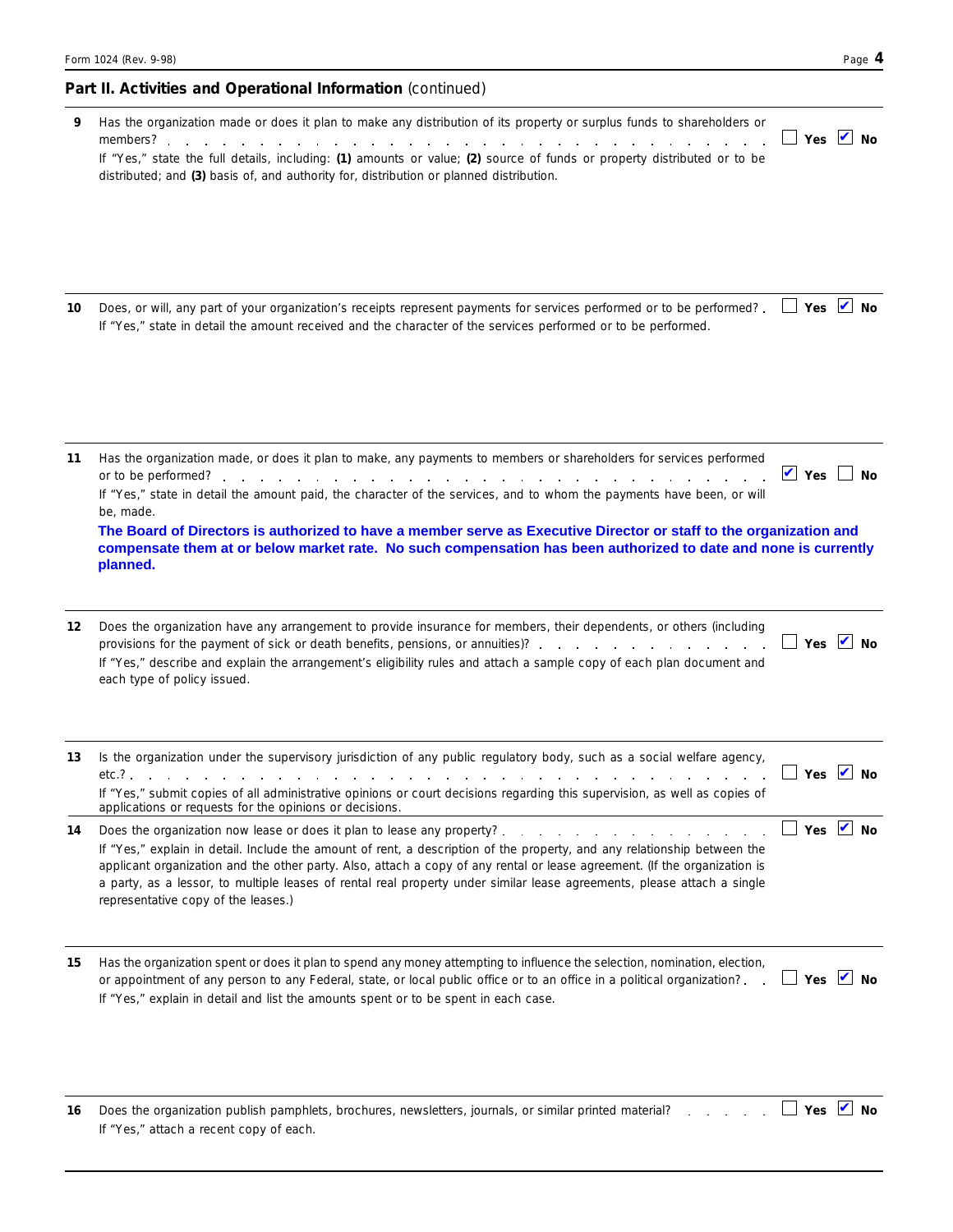### **Part III. Financial Data** (Must be completed by all applicants)

*Complete the financial statements for the current year and for each of the 3 years immediately before it. If in existence less than 4 years, complete the statements for each year in existence. If in existence less than 1 year, also provide proposed budgets for the 2 years following the current year.*  **A. Statement of Revenue and Expenses** 

|                 |                                                                                                                                                                                                                                                                                       | A. Statement of Revenue and Expenses |                             |                                                       |       |              |
|-----------------|---------------------------------------------------------------------------------------------------------------------------------------------------------------------------------------------------------------------------------------------------------------------------------------|--------------------------------------|-----------------------------|-------------------------------------------------------|-------|--------------|
|                 |                                                                                                                                                                                                                                                                                       | (a) Current Tax Year                 |                             | 3 Prior Tax Years or Proposed Budget for Next 2 Years |       |              |
|                 | Revenue                                                                                                                                                                                                                                                                               | <b>June</b><br>From<br>To            | Dec 2008 (b) 2009           | (c) $2010$                                            | $(d)$ | (e) Total    |
| 1               | Gross dues and assessments of members                                                                                                                                                                                                                                                 | $\bf{0}$                             | $\bf{0}$                    | 10,000                                                |       | 10,000       |
| $\overline{2}$  | Gross contributions, gifts, etc.                                                                                                                                                                                                                                                      | 18,000                               | O                           | $\bf{0}$                                              |       | 18,000       |
| 3               | Gross amounts derived from activities related to<br>the organization's exempt purpose (attach<br>schedule) (Include related cost of sales on line 9.)                                                                                                                                 | $\bf{0}$                             | $\bf{0}$                    | $\bf{0}$                                              |       | o            |
| 4               | Gross amounts from unrelated business activities (attach schedule)                                                                                                                                                                                                                    | $\mathbf{0}$                         | $\Omega$                    | $\bf{0}$                                              |       | $\bf{0}$     |
| 5               | Gain from sale of assets, excluding inventory items<br>(attach schedule) expansion and the set of the set of the set of the set of the set of the set of the set of the set of the set of the set of the set of the set of the set of the set of the set of the set of the set of the | 0                                    | $\bf{0}$                    | 0                                                     |       | $\mathbf 0$  |
| 6               | Investment income (see page 3 of the instructions)                                                                                                                                                                                                                                    | 100                                  | 50                          | 100                                                   |       | 250          |
| 7               |                                                                                                                                                                                                                                                                                       | $\Omega$                             | $\bf{0}$                    | $\bf{0}$                                              |       | n            |
| 8               | Total revenue (add lines 1 through 7)                                                                                                                                                                                                                                                 | 18,100                               | 50                          | 10,100                                                |       | 28,250       |
|                 | <b>Expenses</b>                                                                                                                                                                                                                                                                       |                                      |                             |                                                       |       |              |
| 9               | Expenses attributable to activities related to the<br>organization's exempt purposes.                                                                                                                                                                                                 | 12,000                               | 6,000                       | 8,000                                                 |       | 26,000       |
| 10              | Expenses attributable to unrelated business activities                                                                                                                                                                                                                                | O                                    | $\bf{0}$                    | 0                                                     |       | $\bf{0}$     |
| 11              | Contributions, gifts, grants, and similar amounts<br>paid (attach schedule).<br>the contract of the contract of                                                                                                                                                                       | 0                                    | $\bf{0}$                    | $\bf{0}$                                              |       | O            |
| 12 <sup>2</sup> | Disbursements to or for the benefit of members (attach schedule)                                                                                                                                                                                                                      | $\bf{0}$                             | $\bf{0}$                    | $\bf{0}$                                              |       | O            |
| 13              | Compensation of officers, directors, and trustees (attach schedule)                                                                                                                                                                                                                   | 0                                    | 0                           | 0                                                     |       | 0            |
| 14              | Other salaries and wages.                                                                                                                                                                                                                                                             | $\bf{0}$                             | $\bf{0}$                    | $\bf{0}$                                              |       | $\bf{0}$     |
| 15              | Interest $\ldots$ $\ldots$ $\ldots$ $\ldots$ $\ldots$ $\ldots$                                                                                                                                                                                                                        | $\bf{0}$                             | $\bf{0}$                    | $\bf{0}$                                              |       | $\bf{0}$     |
| 16              | Occupancy experience and the contract of the contract of the contract of the contract of the contract of the contract of the contract of the contract of the contract of the contract of the contract of the contract of the c                                                        | $\mathbf{0}$                         | $\bf{0}$                    | $\bf{0}$                                              |       | 0            |
| 17              | Depreciation and depletion entitled and the set of the set of the set of the Depreciation and depletion                                                                                                                                                                               | $\bf{0}$                             | O                           | $\bf{0}$                                              |       | $\bf{0}$     |
| 18              | Other expenses (attach schedule) expenses (attach schedule)                                                                                                                                                                                                                           | $\Omega$                             | O                           | $\bf{0}$                                              |       | $\mathbf{0}$ |
| 19              | Total expenses (add lines 9 through 18)                                                                                                                                                                                                                                               | 12,000                               | 6.000                       | 8,000                                                 |       | 26,000       |
| 20              | Excess of revenue over expenses (line 8 minus<br>$line 19)$ $\cdots$ $\cdots$<br>$\overline{D}$ $\overline{D}$                                                                                                                                                                        | 6,100<br>$\sim$ Change (at the       | $-5,950$<br>الملائم والمراد | 2,100<br>بدارها المربورة<br>$\cdot$                   |       | 2,250        |

**B. Balance Sheet (at the end of the period shown)** 

|    |                                                                                                                                                                                                                                                                                                                                                                                   |                | Current Tax Year<br>as of 2008 est. |
|----|-----------------------------------------------------------------------------------------------------------------------------------------------------------------------------------------------------------------------------------------------------------------------------------------------------------------------------------------------------------------------------------|----------------|-------------------------------------|
|    | <b>Assets</b>                                                                                                                                                                                                                                                                                                                                                                     | $\mathbf{1}$   | 6100                                |
| 2  | Accounts receivable, net entering and and accounts receivable, net entering and accounts receivable, net entering and accounts of the set of the set of the set of the set of the set of the set of the set of the set of the                                                                                                                                                     | $\overline{2}$ |                                     |
| 3  |                                                                                                                                                                                                                                                                                                                                                                                   |                |                                     |
| 4  | Bonds and notes receivable (attach schedule) expansion and contain the set of the schedule of the schedule of the schedule of the schedule of the schedule of the schedule of the schedule of the schedule of the schedule of                                                                                                                                                     | $\overline{4}$ |                                     |
| 5  |                                                                                                                                                                                                                                                                                                                                                                                   |                |                                     |
| 6  | Corporate stocks (attach schedule), e.c. in the context of the corporate stocks (attach schedule), e.c. in the corporation of the corporation of the corporation of the corporation of the corporation of the corporation of t                                                                                                                                                    | 6              | n                                   |
| 7  | Other investments (attach schedule) entering and and are all the schedule of the schedule of the schedule of the schedule of the schedule of the schedule of the schedule of the schedule of the schedule of the schedule of t                                                                                                                                                    | $\overline{7}$ |                                     |
| 8  |                                                                                                                                                                                                                                                                                                                                                                                   | 8              | n                                   |
|    | Depreciable and depletable assets (attach schedule) and a set of the state of the schedule of the schedule of the state of the state of the state of the state of the state of the state of the state of the state of the stat                                                                                                                                                    | 9              |                                     |
| 9  | Land , and a company of the company of the company of the company of the company of the company of the company of the company of the company of the company of the company of the company of the company of the company of the                                                                                                                                                    | 10             | n                                   |
| 10 | Other assets (attach schedule) enterprise that is a contracted by the contracted by the contracted by the contracted by the contracted by the contracted by the contracted by the contracted by the contracted by the contract                                                                                                                                                    | 11             | 6100                                |
| 11 | Total assets that are a contracted as a contracted asset and a set of the contracted assets that are a set of the contracted assets that are a set of the contracted assets a set of the contracted assets and a set of the co                                                                                                                                                    |                |                                     |
|    | Liabilities                                                                                                                                                                                                                                                                                                                                                                       |                | O                                   |
| 12 |                                                                                                                                                                                                                                                                                                                                                                                   | 12             |                                     |
| 13 |                                                                                                                                                                                                                                                                                                                                                                                   | 13             | n                                   |
| 14 | Mortgages and notes payable (attach schedule) entitled and and according to the state of the state of the state of the state of the state of the state of the state of the state of the state of the state of the state of the                                                                                                                                                    | 14             | <sup>0</sup>                        |
| 15 | Other liabilities (attach schedule) expansion and a series are a series of the schedule of the schedule of the schedule of the schedule of the schedule of the schedule of the schedule of the schedule of the schedule of the                                                                                                                                                    | 15             |                                     |
| 16 |                                                                                                                                                                                                                                                                                                                                                                                   | 16             | n                                   |
|    | <b>Fund Balances or Net Assets</b>                                                                                                                                                                                                                                                                                                                                                |                |                                     |
| 17 | Total fund balances or net assets<br>designed to the contract of the contract of the contract of the contract of the contract of the contract of the contract of the contract of the contract of the contract of the contract of the contract of the contract of th                                                                                                               | 17             | 6100                                |
| 18 | Total liabilities and fund balances or net assets (add line 16 and line 17)                                                                                                                                                                                                                                                                                                       | 18             | 6100                                |
|    | If there has been any substantial change in any aspect of the organization's financial activities since the end of the period shown above,<br>check the box and attach a detailed explanation. <b>Conserver Conserver Conserver Conserver Conserver Conserver Conserver Conserver Conserver Conserver Conserver Conserver Conserver Conserver Conserver Conserver Conserver C</b> |                |                                     |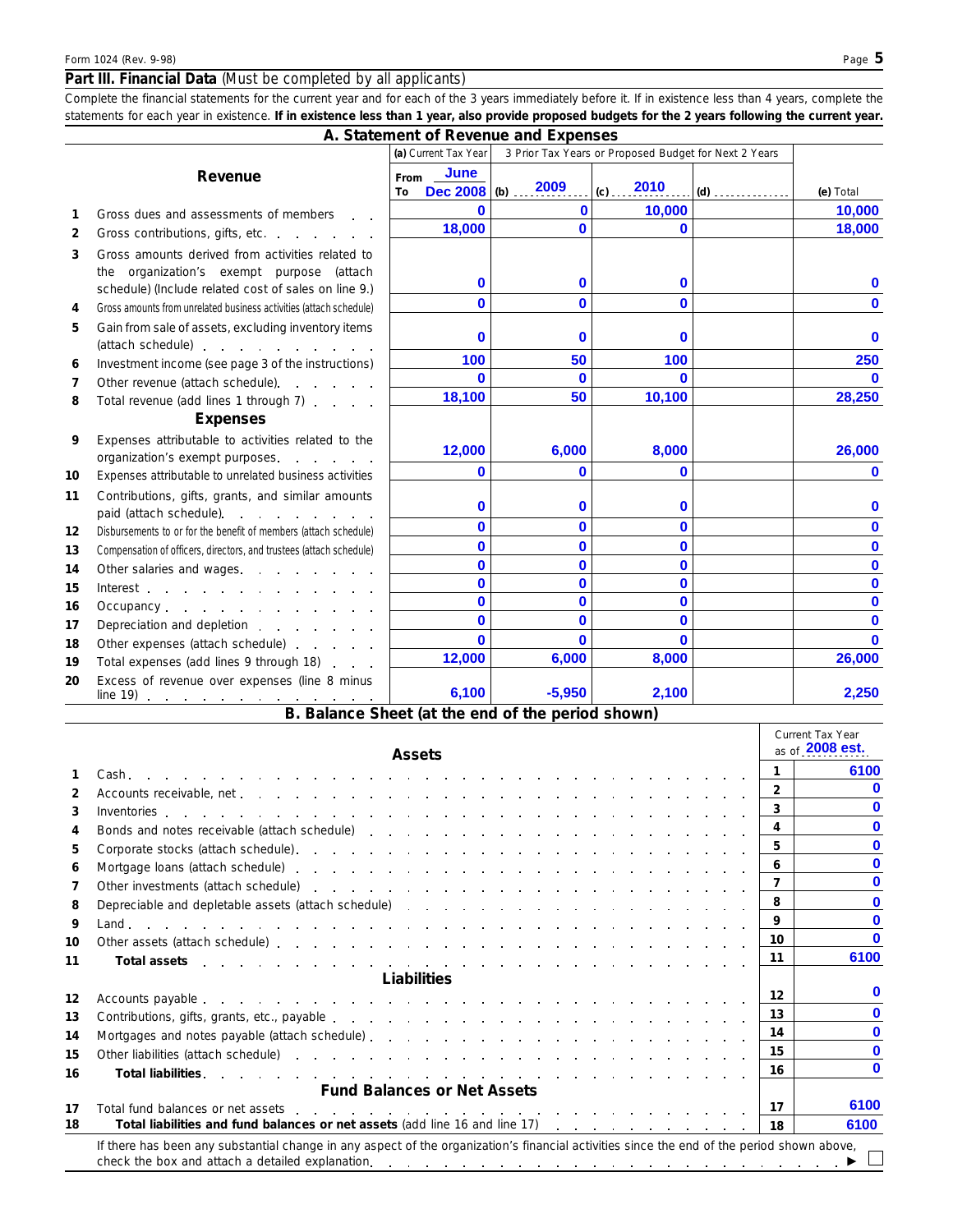### Part IV. Notice Requirements (Sections 501(c)(9) and 501(c)(17) Organizations Only)

|   | Section $501(c)(9)$ and $501(c)(17)$ organizations:                                                                                                                                                                                                 |           |
|---|-----------------------------------------------------------------------------------------------------------------------------------------------------------------------------------------------------------------------------------------------------|-----------|
|   | Are you filing Form 1024 within 15 months from the end of the month in which the organization was created or formed                                                                                                                                 | Yes<br>Nο |
|   | If "Yes," skip the rest of this Part.                                                                                                                                                                                                               |           |
|   | If "No," answer question 2.                                                                                                                                                                                                                         |           |
| 2 | If you answer "No" to question 1, are you filing Form 1024 within 27 months from the end of the month in which the                                                                                                                                  | Nο<br>Yes |
|   | If "Yes," your organization qualifies under Regulation section 301.9100-2 for an automatic 12-month extension<br>of the 15-month filing requirement. Do not answer questions 3 and 4.                                                               |           |
|   | If "No," answer question 3.                                                                                                                                                                                                                         |           |
| 3 | If you answer "No" to question 2, does the organization wish to request an extension of time to apply under the "reasonable"<br>action and good faith" and the "no prejudice to the interest of the government" requirements of Regulations section | Yes<br>Nο |
|   | If "Yes," give the reasons for not filing this application within the 27-month period described in question 2. See Specific<br>Instructions, Part IV, Line 3, page 4, before completing this item. Do not answer question 4.                        |           |

If "No," answer question 4.

**4** If you answer "No" to question 3, your organization's qualification as a section 501(c)(9) or 501(c)(17) organization can be recognized only from the date this application is filed. Therefore, does the organization want us to consider its application as a request for recognition of exemption as a section 501(c)(9) or 501(c)(17) organization from the date the application is received and not retroactively to the date the organization was created or formed? **Wes No Allah Allah Allah Allah Allah Allah Allah Allah Allah Allah Allah Allah Allah Allah Allah Allah Allah Allah Allah Al**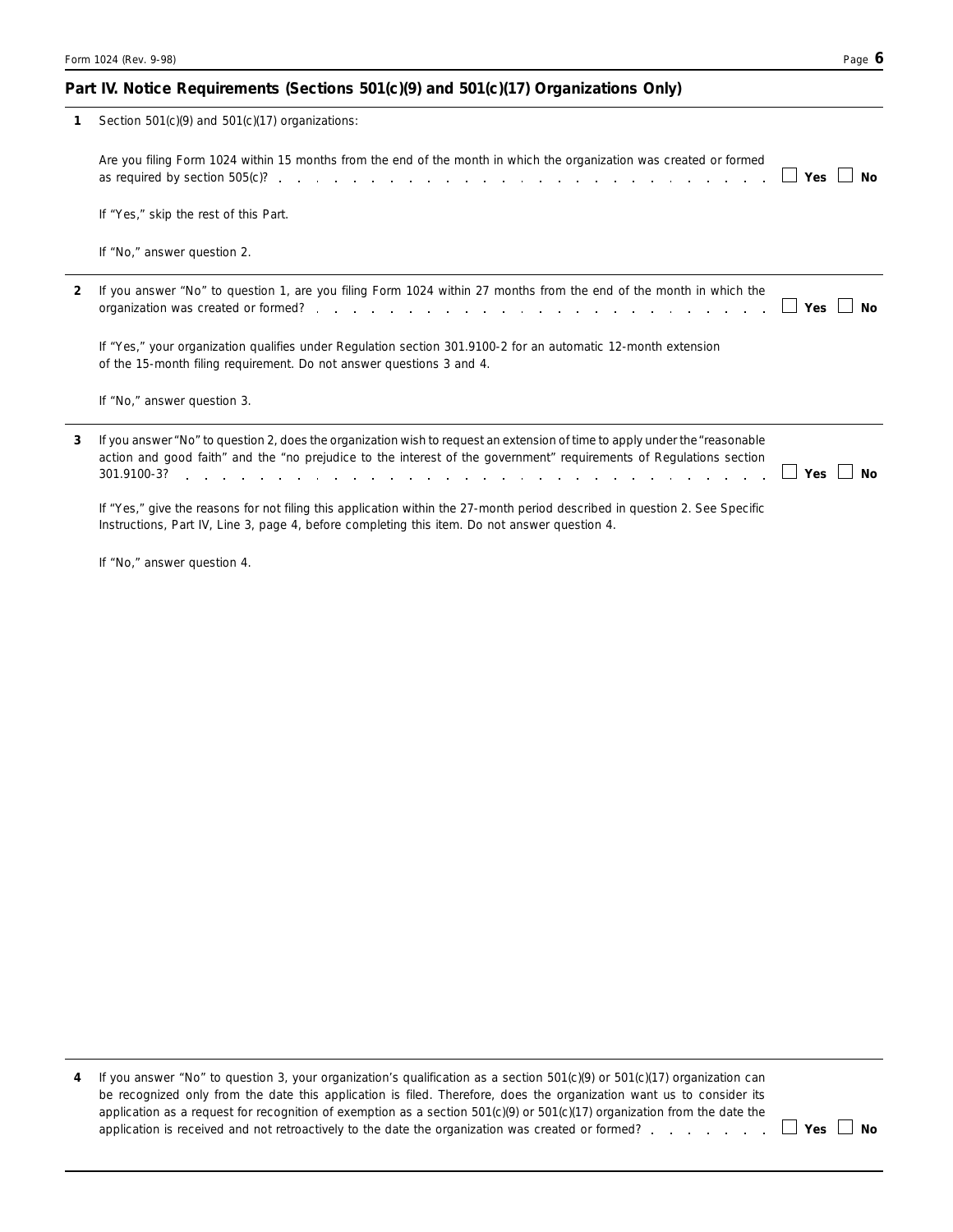#### **Schedule A Organizations described in section 501(c)(2) or 501(c)(25) (Title holding corporations or trusts)**

- **1**  State the complete name, address, and EIN of each organization for which title to property is held and the number and type of the applicant organization's stock held by each organization.
- **2**  If the annual excess of revenue over expenses has not been or will not be turned over to the organization for which title to property is held, state the purpose for which the excess is or will be retained by the title holding organization.
- **3**  In the case of a corporation described in section 501(c)(2), state the purpose of the organization for which title to property is held (as shown in its governing instrument) and the Code sections under which it is classified as exempt from tax. If the organization has received a determination or ruling letter recognizing it as exempt from taxation, please attach a copy of the letter.
- **4**  In the case of a corporation or trust described in section 501(c)(25), state the basis whereby each shareholder is described in section 501(c)(25)(C). For each organization described that has received a determination or ruling letter recognizing that organization as exempt from taxation, please attach a copy of the letter.

| 5. |   | With respect to the activities of the organization.                                                                                                                                                                                             |  |
|----|---|-------------------------------------------------------------------------------------------------------------------------------------------------------------------------------------------------------------------------------------------------|--|
|    |   |                                                                                                                                                                                                                                                 |  |
|    |   | If "Yes," what percentage of the total rent, as reported on the financial statements in Part III, is attributable to<br>personal property?                                                                                                      |  |
|    | b | Will the organization receive income which is incidentally derived from the holding of real property, such as income from operation of a parking lot or from vending machines?                                                                  |  |
|    |   | If "Yes," what percentage of the organization's gross income, as reported on the financial statements in Part III, is<br>incidentally derived from the holding of real property?                                                                |  |
|    | C | Will the organization receive income other than rent from real property or personal property leased with real<br>property or income which is incidentally derived from the holding of real property? $\ldots$ , $\ldots$ , $\Box$ Yes $\Box$ No |  |
|    |   | If "Yes," describe the source of the income.                                                                                                                                                                                                    |  |

## **Instructions**

which the applicant organization holds title to property. Also indicate the number and types of shares of the applicant organization's stock

the number and types of shares of the applicant organization's stock<br>
that are held by each.<br> **Line 2.**—For purposes of this question, "excess of revenue over<br>
expenses" is all of the organization's income for a particular

Line 1.—Provide the requested information on each organization for that describes the organization (as shown in its IRS determination which the applicant organization holds title to property. Also indicate letter).

- 
- 
-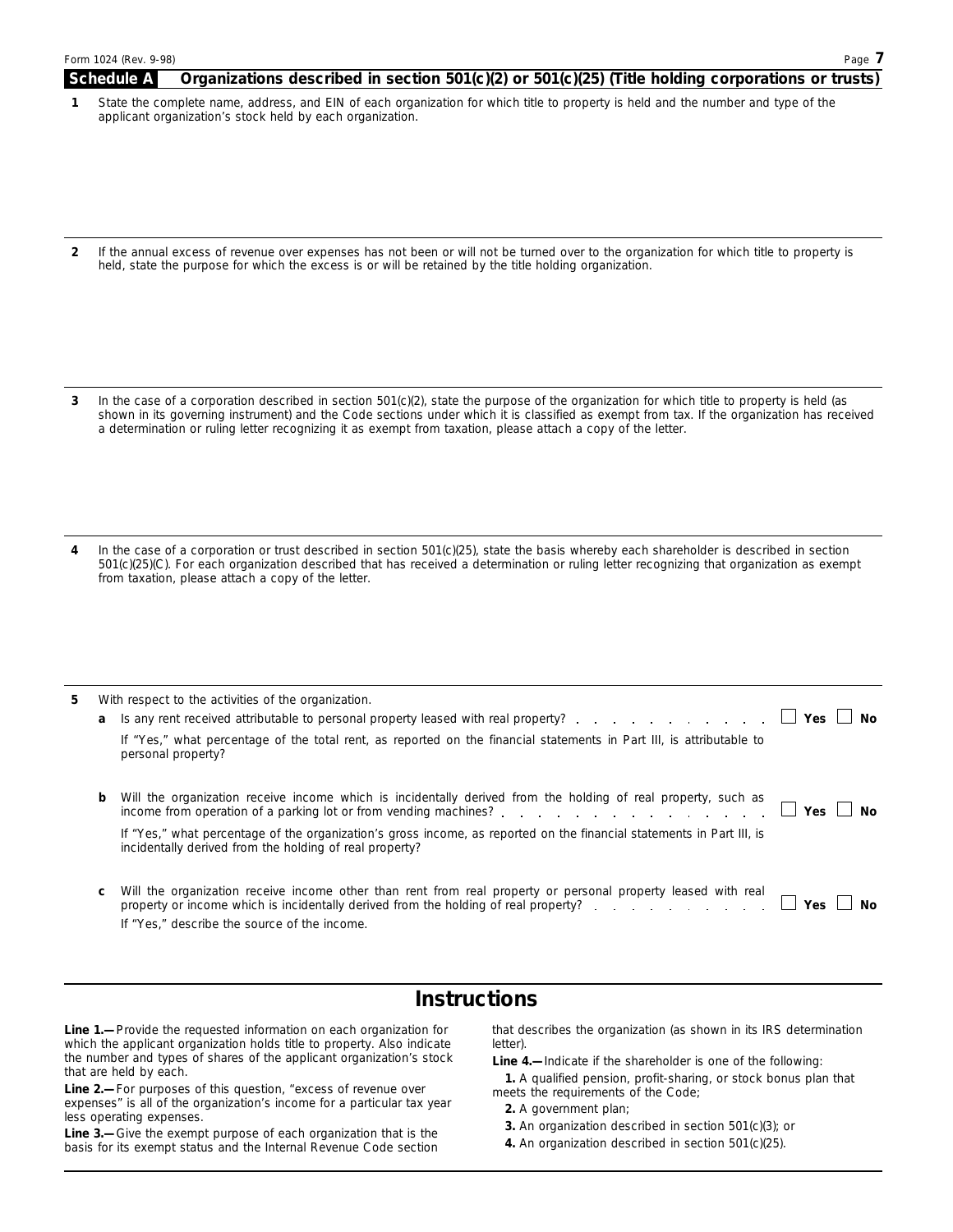|                | Form 1024 (Rev. 9-98)                                                                                                                                                                                                                                                                                                                                                                                                                                                                                                                                                                                                                                                                          | Page 8                  |
|----------------|------------------------------------------------------------------------------------------------------------------------------------------------------------------------------------------------------------------------------------------------------------------------------------------------------------------------------------------------------------------------------------------------------------------------------------------------------------------------------------------------------------------------------------------------------------------------------------------------------------------------------------------------------------------------------------------------|-------------------------|
|                | <b>Schedule B</b><br>Organizations Described in Section 501(c)(4) (Civic leagues, social welfare organizations<br>(including posts, councils, etc., of veterans' organizations not qualifying or applying for<br>exemption under section 501(c)(19)) or local associations of employees.)                                                                                                                                                                                                                                                                                                                                                                                                      |                         |
| 1              | Has the Internal Revenue Service previously issued a ruling or determination letter recognizing the applicant organization<br>(or any predecessor organization listed in question 4, Part II of the application) to be exempt under section 501(c)(3) and<br>later revoked that recognition of exemption on the basis that the applicant organization (or its predecessor) was carrying<br>on propaganda or otherwise attempting to influence legislation or on the basis that it engaged in political activity?<br>If "Yes," indicate the earliest tax year for which recognition of exemption under section 501(c)(3) was revoked and the<br>IRS district office that issued the revocation. | <b>No</b><br><b>Yes</b> |
| $\overline{2}$ | Does the organization perform or plan to perform (for members, shareholders, or others) services, such as maintaining<br>the common areas of a condominium; buying food or other items on a cooperative basis; or providing recreational facilities<br>or transportation services, job placement, or other similar undertakings?<br>the contract of the contract of the contract of the contract of the contract of the contract of the contract of                                                                                                                                                                                                                                            | <b>Yes</b><br>No        |
|                | If "Yes," explain the activities in detail, including income realized and expenses incurred. Also, explain in detail the nature<br>of the benefits to the general public from these activities. (If the answer to this question is explained in Part II of the<br>application (pages 2, 3, and 4), enter the page and item number here.)                                                                                                                                                                                                                                                                                                                                                       |                         |
| 3              | If the organization is claiming exemption as a homeowners' association, is access to any property or facilities it owns<br>or maintains restricted in any way?<br>a na mana na mana na mana na m                                                                                                                                                                                                                                                                                                                                                                                                                                                                                               | Yes  <br>Nο             |
|                | If "Yes," explain.                                                                                                                                                                                                                                                                                                                                                                                                                                                                                                                                                                                                                                                                             |                         |

If the organization is claiming exemption as a local association of employees, state the name and address of each employer whose employees are eligible for membership in the association. If employees of more than one plant or office of the same employer are eligible for membership, give the address of each plant or office. **4**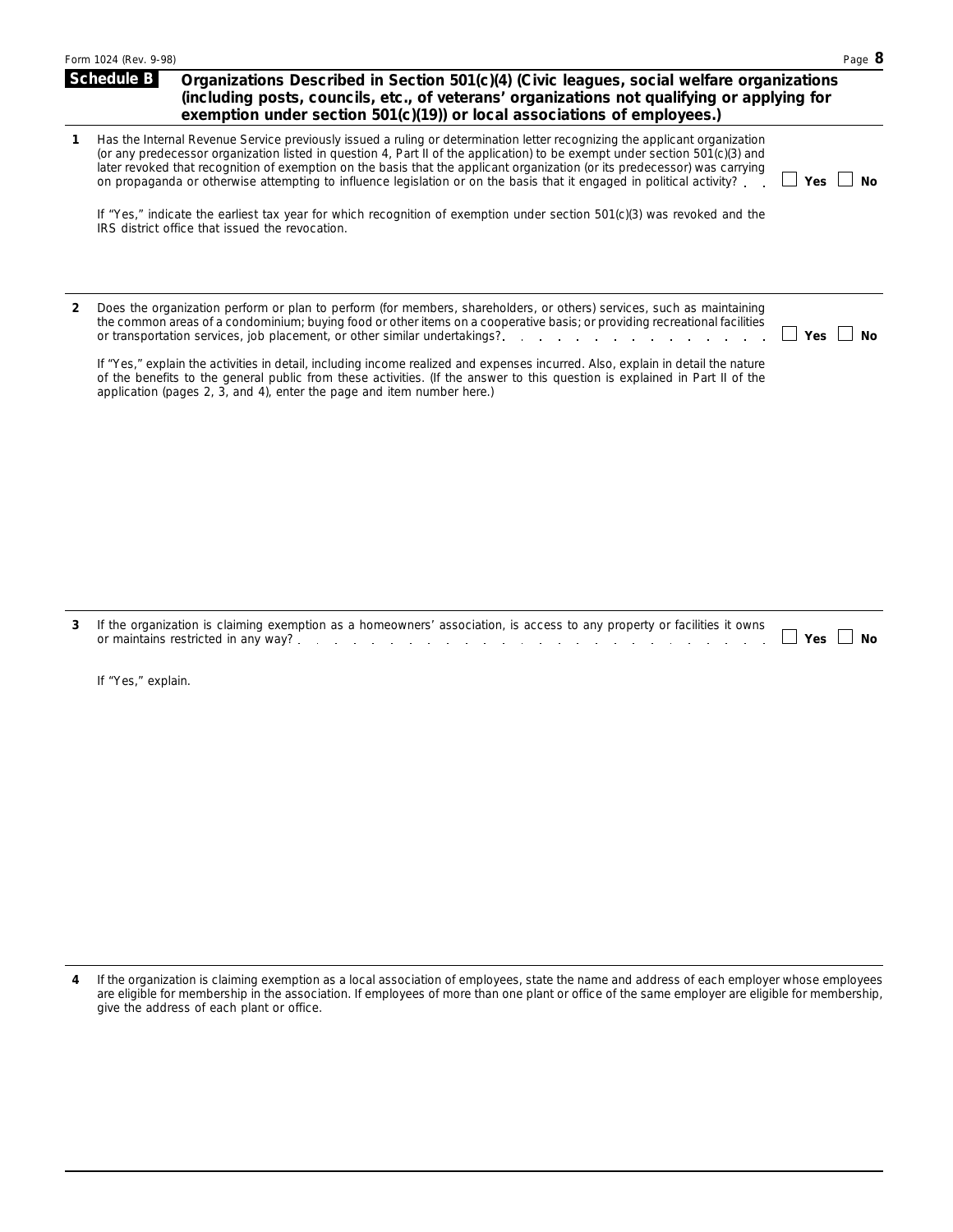### Schedule C Organizations described in section 501(c)(5) (Labor, agricultural, including fishermen's **organizations, or horticultural organizations) or section 501(c)(6) (business leagues, chambers of commerce, etc.)**

**1**  Describe any services the organization performs for members or others. (If the description of the services is contained in Part II of the application, enter the page and item number here.)

**2**  Fishermen's organizations only.—What kinds of aquatic resources (not including mineral) are cultivated or harvested by those eligible for membership in the organization?

**3**  Labor organizations only.—Is the organization organized under the terms of a collective bargaining agreement? . . D Yes D No

If "Yes," attach a copy of the latest agreement.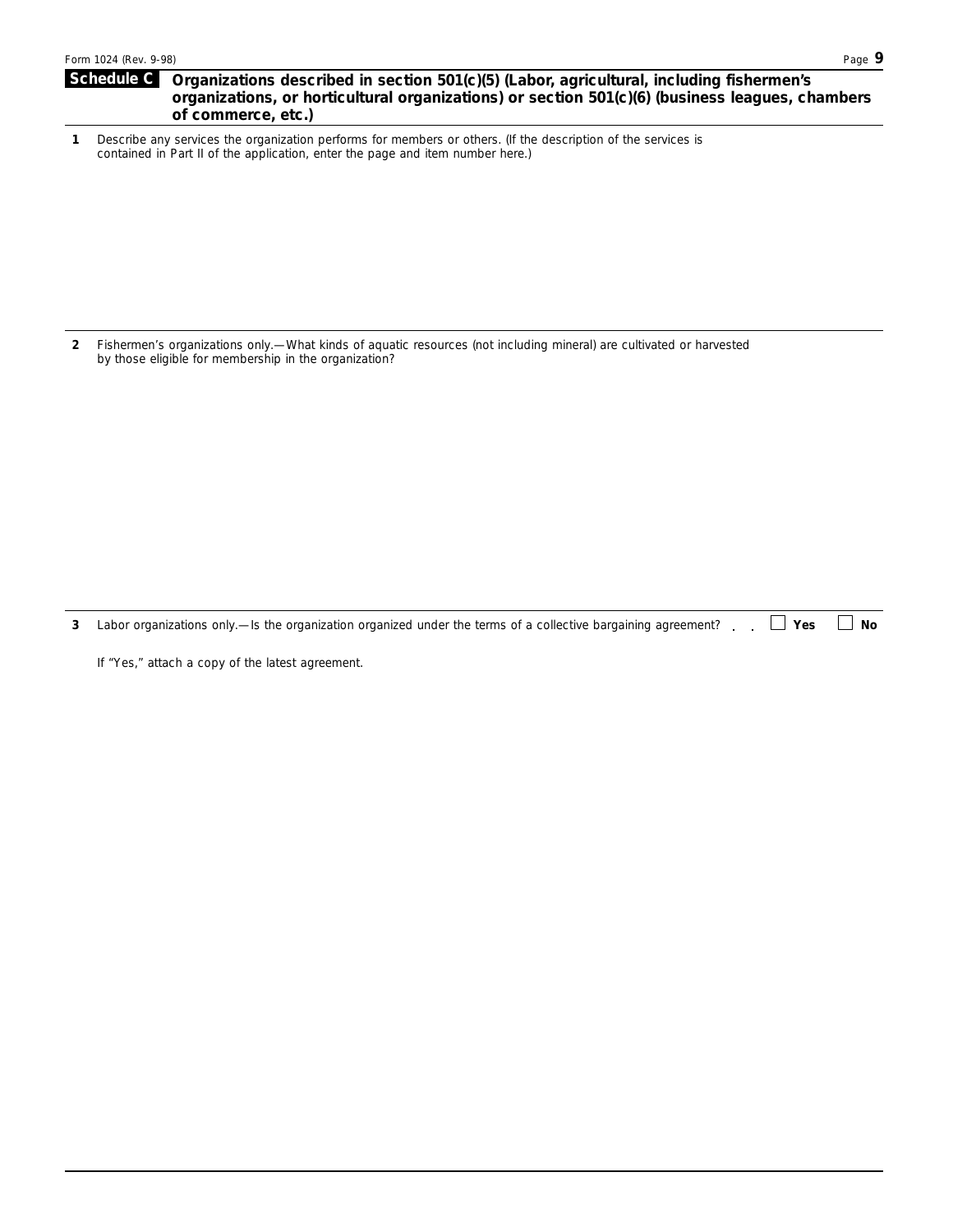|   | Form 1024 (Rev. 9-98)                                                                                                                                                                                                                                                                         | Page 11                    |
|---|-----------------------------------------------------------------------------------------------------------------------------------------------------------------------------------------------------------------------------------------------------------------------------------------------|----------------------------|
|   | Schedule D<br>Organizations described in section 501(c)(7) (Social clubs)                                                                                                                                                                                                                     |                            |
|   | Has the organization entered or does it plan to enter into any contract or agreement for the management or operation<br>Yes $\vee$                                                                                                                                                            | Nο                         |
|   | If "Yes," attach a copy of the contract or agreement. If one has not yet been drawn up, please explain the organization's<br>plans.                                                                                                                                                           |                            |
|   |                                                                                                                                                                                                                                                                                               |                            |
|   |                                                                                                                                                                                                                                                                                               |                            |
| 2 | Yes<br>Does the organization seek or plan to seek public patronage of its facilities or activities by advertisement or otherwise?<br>If "Yes," attach sample copies of the advertisements or other requests.<br>If the organization plans to seek public patronage, please explain the plans. | $\blacktriangledown$<br>Nο |
|   |                                                                                                                                                                                                                                                                                               |                            |

| (Submit a copy of the house rules, if any.)                                                                                    |          |  |
|--------------------------------------------------------------------------------------------------------------------------------|----------|--|
|                                                                                                                                |          |  |
| If "Yes," describe the functions or activities in which there has been or will be nonmember participation or admittance.       |          |  |
| in or attend any functions or activities conducted by the organization?                                                        | Yes I No |  |
| 3a Are nonmembers, other than quests of members, permitted or will they be permitted to use the club facilities or participate |          |  |

**allow discussion of environmental issues and non-members may be invited to attend along with members. These functions would not be in club facilities because there are none. If a fee is charged, it will only be to defray the cost of food provided to the participants, and the fee would be set so as to attempt to net the organization either zero revenue or minimal revenue for the year from these activities.**

|    | <b>b</b> State the amount of nonmember income included in Part III of the application, lines 3 and 4, column (a)<br>c Enter the percent of gross receipts from nonmembers for the use of club facilities<br>d Enter the percent of gross receipts received from investment income and nonmember use of the club's facilities | $\mathbf{0}$ %<br>$\mathbf{0}$ % |
|----|------------------------------------------------------------------------------------------------------------------------------------------------------------------------------------------------------------------------------------------------------------------------------------------------------------------------------|----------------------------------|
| 4a | Does the organization's charter, bylaws, other governing instrument, or any written policy statement of the organization<br>contain any provision that provides for discrimination against any person on the basis of race, color, or religion?                                                                              | $\Box$ Yes $\Box$ No             |
|    | <b>b</b> If "Yes," state whether or not its provision will be kept.                                                                                                                                                                                                                                                          |                                  |

| c If the organization has such a provision that will be repealed, deleted, or otherwise stricken from its requirements, state                                                                                                                                                                                                                               |  |
|-------------------------------------------------------------------------------------------------------------------------------------------------------------------------------------------------------------------------------------------------------------------------------------------------------------------------------------------------------------|--|
| d If the organization formerly had such a requirement and it no longer applies, give the date it ceased to apply _____________                                                                                                                                                                                                                              |  |
| e If the organization restricts its membership to members of a particular religion, check here and attach the explanation<br>specified in the instructions entering to the contract of the contract of the contract of the instructions entering to the contract of the contract of the contract of the contract of the contract of the contract of the con |  |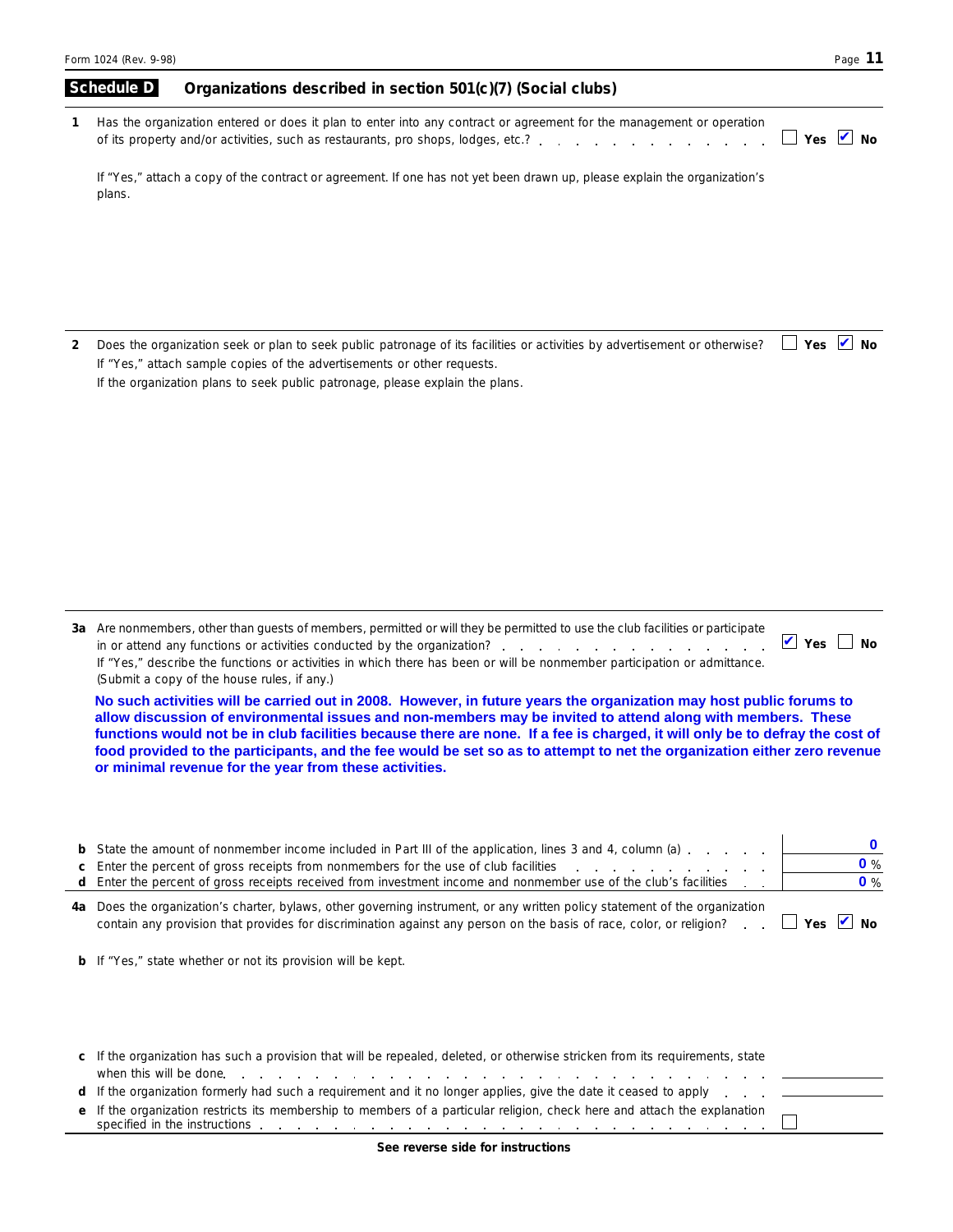## **Instructions**

**Line 1.—**Answer "Yes," if any of the organization's property or activities will be managed by another organization or company.

**Lines 3b, c, and d.—**Enter the figures for the current year. On an attached schedule, furnish the same information for each of the prior tax years for which you completed Part III of the application.

**Line 4e.—**If the organization restricts its membership to members of a particular religion, the organization must be:

**1.** An auxiliary of a fraternal beneficiary society that:

**a.** Is described in section 501(c)(8) and exempt from tax under section 501(a), and

**b.** Limits its membership to members of a particular religion; or

**2.** A club that, in good faith, limits its membership to the members of a particular religion in order to further the teachings or principles of that religion and not to exclude individuals of a particular race or color.

If you checked **4e,** your explanation must show how the organization meets one of these two requirements.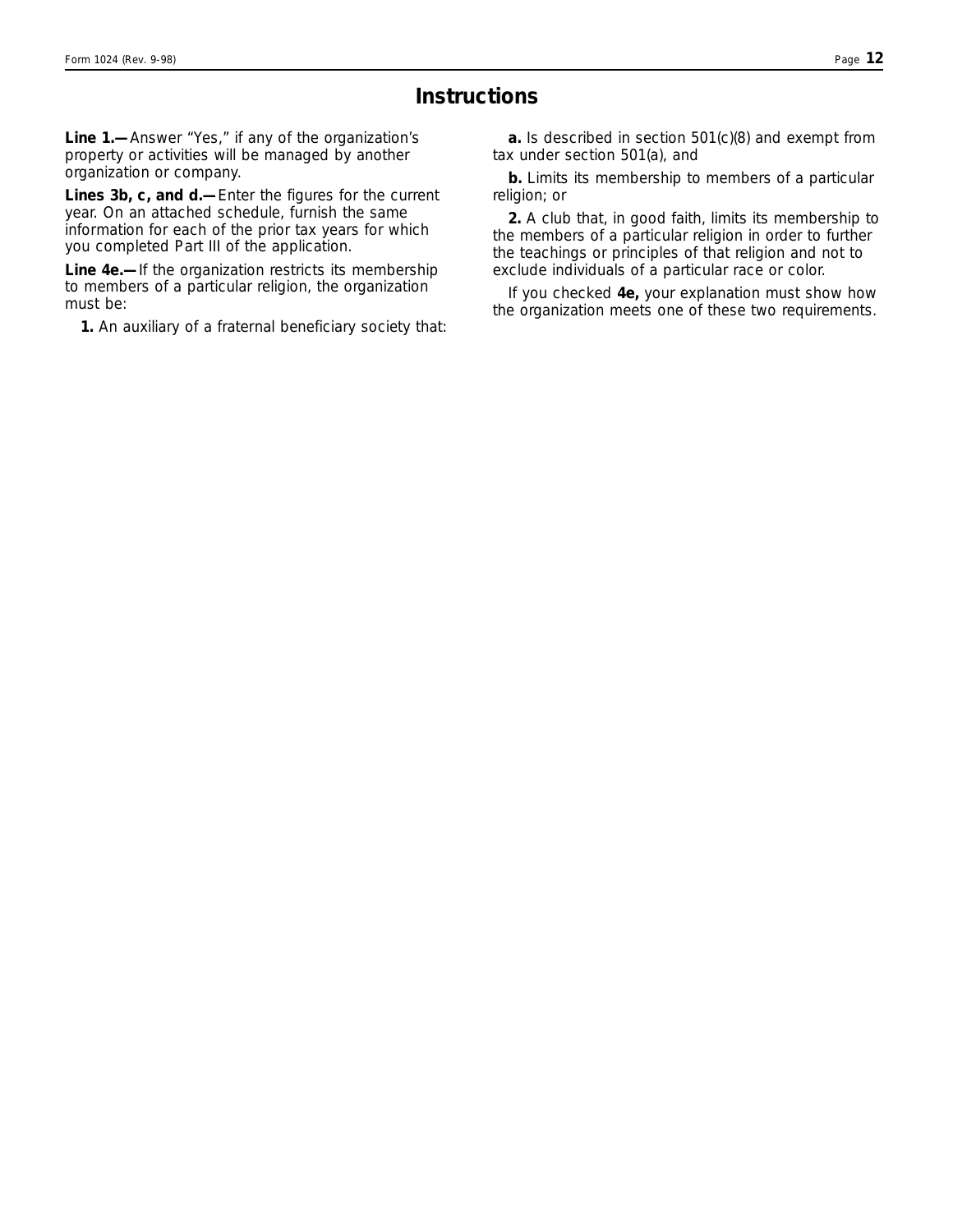|   | Organizations described in section 501(c)(8) or 501(c)(10) (Fraternal societies, orders, or<br>Schedule E<br>associations)                                                                                                                                                                                                                               |     |    |
|---|----------------------------------------------------------------------------------------------------------------------------------------------------------------------------------------------------------------------------------------------------------------------------------------------------------------------------------------------------------|-----|----|
|   | Is the organization a college fraternity or sorority, or chapter of a college fraternity or sorority?<br>If "Yes," read the instructions for Line 1, below, before completing this schedule.                                                                                                                                                             | Yes | N٥ |
| 2 | Does or will your organization operate under the lodge system? The content of the content of the content of the books of the local points of the content of the content of the content of the content of the content of the co<br>If "No," does or will it operate for the exclusive benefit of the members of an organization operating under the lodge | Yes | N٥ |
|   |                                                                                                                                                                                                                                                                                                                                                          | Yes | Nο |
| 3 | If "Yes," attach a certificate signed by the secretary of the parent organization, under the seal of the organization,<br>certifying that the subordinate lodge is a duly constituted body operating under the jurisdiction of the parent body.                                                                                                          | Yes | Νo |
| 4 | If "Yes," attach a schedule for each subordinate lodge in active operation showing: (a) its name and address; (b)<br>the number of members in it; and (c) how often it holds periodic meetings.                                                                                                                                                          | Yes | Nο |

## **Instructions**

**Line 1.—**To the extent that they qualify for exemption **Line 2.—**Operating under the lodge system means sororities generally qualify as organizations described is composed of local branches, chartered by a parent<br>in section 501(c)(7). Therefore, if the organization is a corganization, largely self-governing, and called lodge college fraternity or sorority, refer to the discussion of chapters, or the like. section 501(c)(7) organizations in Pub. 557. If section 501(c)(7) appears to apply to your organization, complete Schedule D instead of this schedule.

from Federal income tax, college fraternities and carrying on activities under a form of organization that organization, largely self-governing, and called lodges,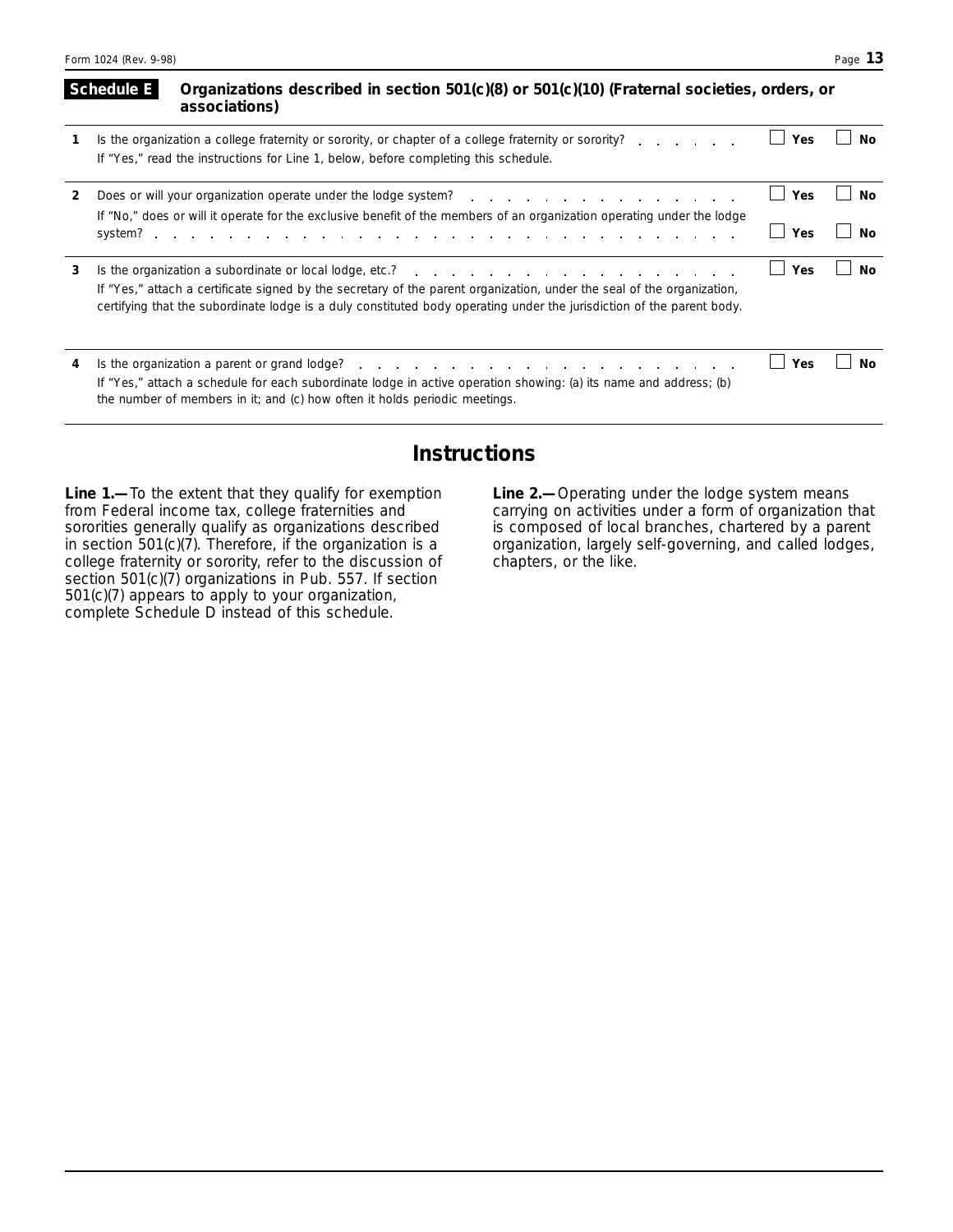## **1 Schedule F** Organizations described in section 501(c)(9) (Voluntary employees' beneficiary associations) Describe the benefits available to members. Include copies of any plan documents that describe such benefits and the terms and conditions of eligibility for each benefit.

| 2 Are any employees or classes of employees entitled to benefits to which other employees or classes of employees are<br>not entitled? |  |
|----------------------------------------------------------------------------------------------------------------------------------------|--|
| lf "Yes," explain.                                                                                                                     |  |

| 3 | Give the following information for each plan as of the last day of the most recent plan year and enter that date here. If<br>there is more than one plan, attach a separate schedule $\cdots$ , $\cdots$ , $\cdots$ , $\cdots$ , $\cdots$ , $\cdots$ , $\cdots$ , $\cdots$ | (mo.)<br>(day)<br>(vr. |
|---|----------------------------------------------------------------------------------------------------------------------------------------------------------------------------------------------------------------------------------------------------------------------------|------------------------|
|   | a Total number of persons covered by the plan who are highly compensated individuals (See instructions below.)                                                                                                                                                             |                        |
|   |                                                                                                                                                                                                                                                                            |                        |
|   | c Number of employees not covered by the plan entering the state of the state of the plane of employees not covered by the plane entering the state of the state of the state of the state of the state of the state of the st                                             |                        |
|   |                                                                                                                                                                                                                                                                            |                        |
|   | Should equal the total of <b>a, b,</b> and <b>c</b> —if not, explain any difference. Describe the eligibility requirements that prevent<br>those employees not covered by the plan from participating.                                                                     |                        |
| 4 | State the number of persons, if any, other than employees and their dependents (e.g., the proprietor of a business whose<br>employees are members of the association) who are entitled to receive benefits $\Box$                                                          |                        |

## **Instructions**

**Line 3a.—**A "highly compensated individual" is one **(b)** Received more than \$80,000 (adjusted for

(a) Owned 5% or more of the employer at any time preceding year, and during the current year or the preceding year. (c) Was among the

who: inflation) in compensation from the employer for the

(c) Was among the top 20% of employees by compensation for the preceding year. However, the employer can choose not to have **(c)** apply.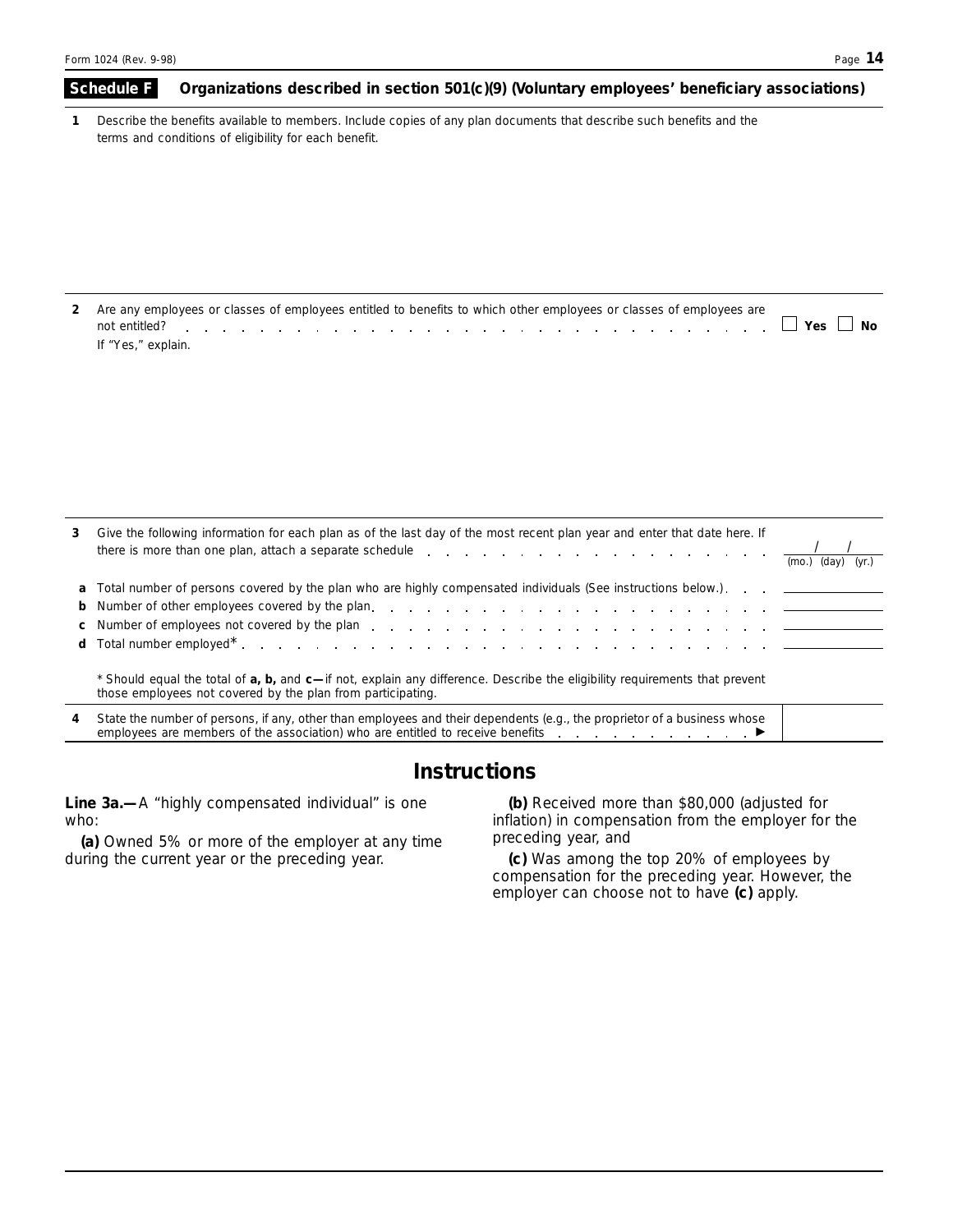### **Schedule G Organizations described in section 501(c)(12) (Benevolent life insurance associations, mutual ditch or irrigation companies, mutual or cooperative telephone companies, or like organizations)**

- **1**  Attach a schedule in columnar form for each tax year for which the organization is claiming exempt status. On each schedule:
- **a** Show the total gross income received from members or shareholders.
- **b** List, by source, the total amounts of gross income received from other sources.
- **2**  If the organization is claiming exemption as a local benevolent insurance association, state:
- **a** The counties from which members are accepted or will be accepted.
- **b** Whether stipulated premiums are or will be charged in advance, or whether losses are or will be paid solely through assessments.
- **3**  If the organization is claiming exemption as a "like organization," explain how it is similar to a mutual ditch or irrigation company, or a mutual or cooperative telephone company.

| 4 | Are the rights and interests of members in the organization's annual savings determined in proportion to their business | $\vert$ Yes $\Box$ No |
|---|-------------------------------------------------------------------------------------------------------------------------|-----------------------|
|   | If "Yes," does the organization keep the records necessary to determine at any time each member's rights and interests  |                       |

**5**  If the organization is a mutual or cooperative telephone company and has contracts with other systems for long-distance telephone services, attach copies of the contracts.

## **Instructions**

should show income received from qualified pole received from the sale of display advertising in a rentals separately. Mutual or cooperative telephone directory furnished to their members. rentals separately. Mutual or cooperative telephone companies should also show separately the gross Do not net amounts due or paid to other sources<br>amount of income received from nonmember<br>telephone companies for performing services that amounts due or received from those s

Mutual or cooperative electric or telephone companies involve their members and the gross amount of income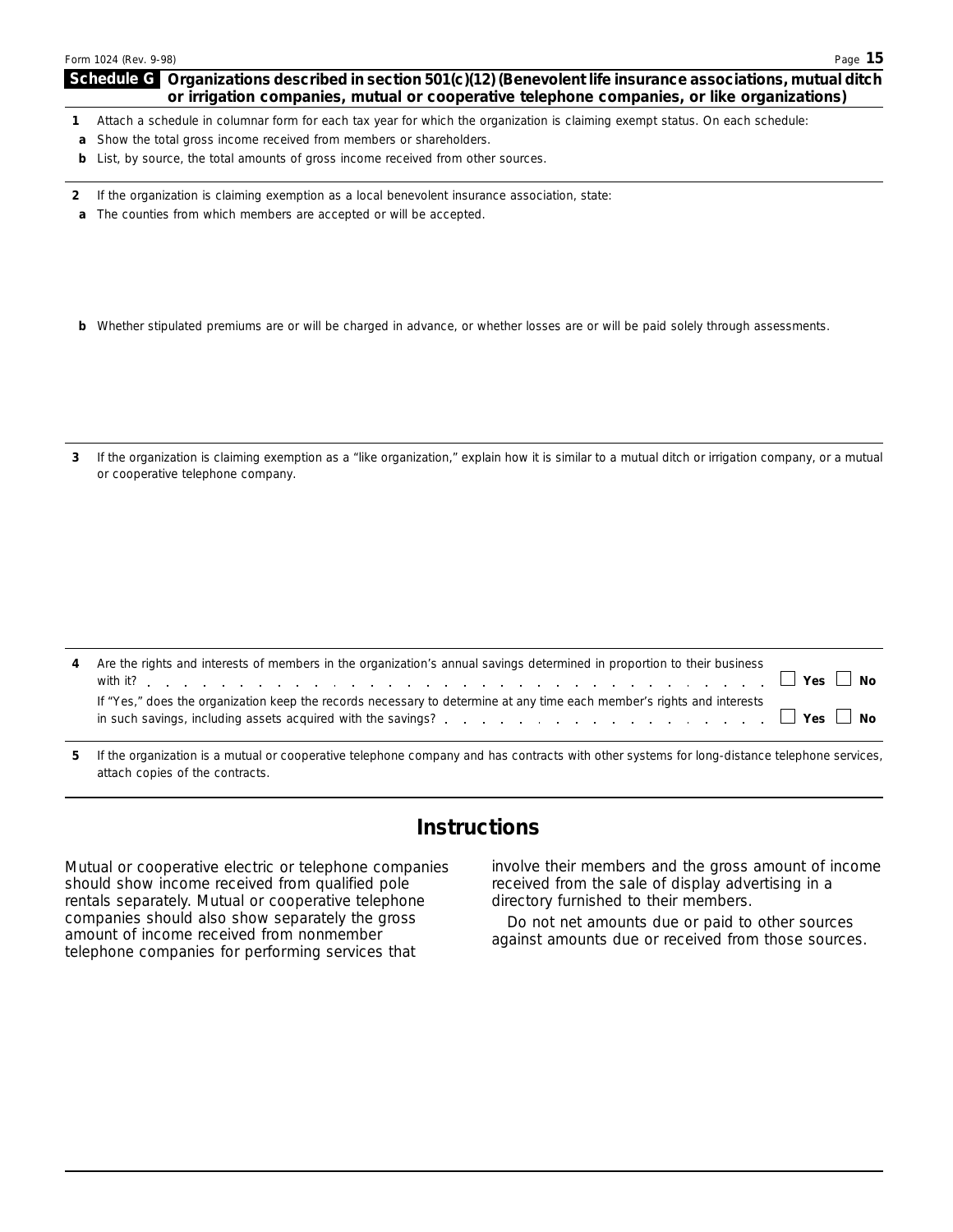|    | Form 1024 (Rev. 9-98)                                                                                                                                                                                         | Page 16 |
|----|---------------------------------------------------------------------------------------------------------------------------------------------------------------------------------------------------------------|---------|
|    | <b>Schedule H</b><br>Organizations described in section 501(c)(13) (Cemeteries, crematoria, and like corporations)                                                                                            |         |
|    | Attach the following documents:                                                                                                                                                                               |         |
|    | a Complete copy of sales contracts or other documents, including any "debt" certificates, involved in acquiring cemetery<br>or crematorium property.                                                          |         |
|    | <b>b</b> Complete copy of any contract your organization has that designates an agent to sell its cemetery lots.                                                                                              |         |
| C. | A copy of the appraisal (obtained from a disinterested and qualified party) of the cemetery property as of the date<br>acquired.                                                                              |         |
|    | Yes<br>Does your organization have, or does it plan to have, a perpetual care fund?<br>If "Yes," attach a copy of the fund agreement and explain the nature of the fund (cash, securities, unsold land, etc.) | Nο      |

| 3 If your organization is claiming exemption as a perpetual care fund for an organization described in section 501(c)(13), |  |  |
|----------------------------------------------------------------------------------------------------------------------------|--|--|
| has the cemetery organization, for which funds are held, established exemption under that section? $\Box$ Yes $\Box$ No    |  |  |
| If "No," explain.                                                                                                          |  |  |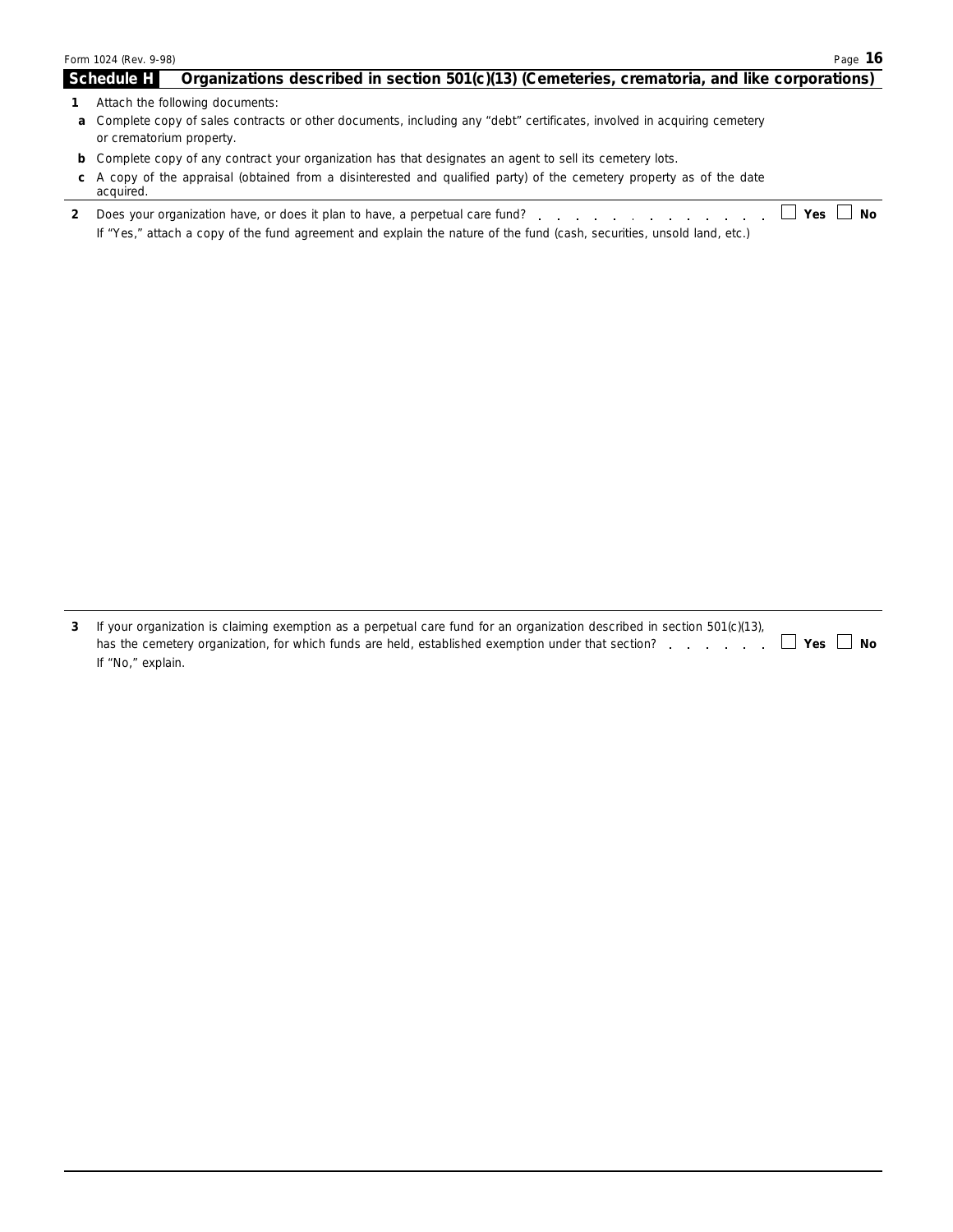| Form 1024 (Rev. 9-98)                                                                                                                                                                                                         |                      |     |                   | Page 17 |
|-------------------------------------------------------------------------------------------------------------------------------------------------------------------------------------------------------------------------------|----------------------|-----|-------------------|---------|
| Organizations described in section 501(c)(15) (Small insurance companies or associations)<br>Schedule I                                                                                                                       |                      |     |                   |         |
| Is the organization a member of a controlled group of corporations as defined in section $831(b)(2)(B)(ii)$ ? (Disregard section<br>1563(b)(2)(B) in determining whether the organization is a member of a controlled group.) |                      |     |                   | ∣ ∣No   |
| If "Yes," include on lines 2 through 5 the total amount received by the organization and all other members of the<br>controlled group.                                                                                        |                      |     |                   |         |
| If "No," include on lines 2 through 5 only the amounts that relate to the applicant organization.                                                                                                                             |                      |     |                   |         |
|                                                                                                                                                                                                                               | (a) Current Year     |     | 3 Prior Tax Years |         |
|                                                                                                                                                                                                                               | From _________<br>To | (b) | (c)               | (d)     |
| Direct written premiums<br>the contract of the contract of the contract of the con-                                                                                                                                           |                      |     |                   |         |

- **3** Reinsurance assumed **4** Reinsurance ceded
- **5** Net written premiums ((line 2 plus line 3) minus line 4)
- **6** If you entered an amount on line 3 or line 4, attach a copy of the reinsurance agreements the organization has entered into.

## **Instructions**

corporations if it were not exempt from tax under advance premium in the year the prepayment is<br>section 501(a). In applying section 1563(a), use a section of previous corresponder is a \$5,000 premium for a section 501(a). In applying section 1563(a), use a received. For example, if a \$5,000 premium for a<br>"more than 50%" stock ownership test to determine 3-year policy was received in the current year, inc whether the applicant or any other corporation is a member of a controlled group.

**Line 1.**—Answer "Yes," if the organization would be **Line 2.**— In addition to other direct written premiums, considered a member of a controlled group of include on line 2 the full amount of any prepaid or include on line 2 the full amount of any prepaid or 3-year policy was received in the current year, include the full \$5,000 amount in the Current Year column.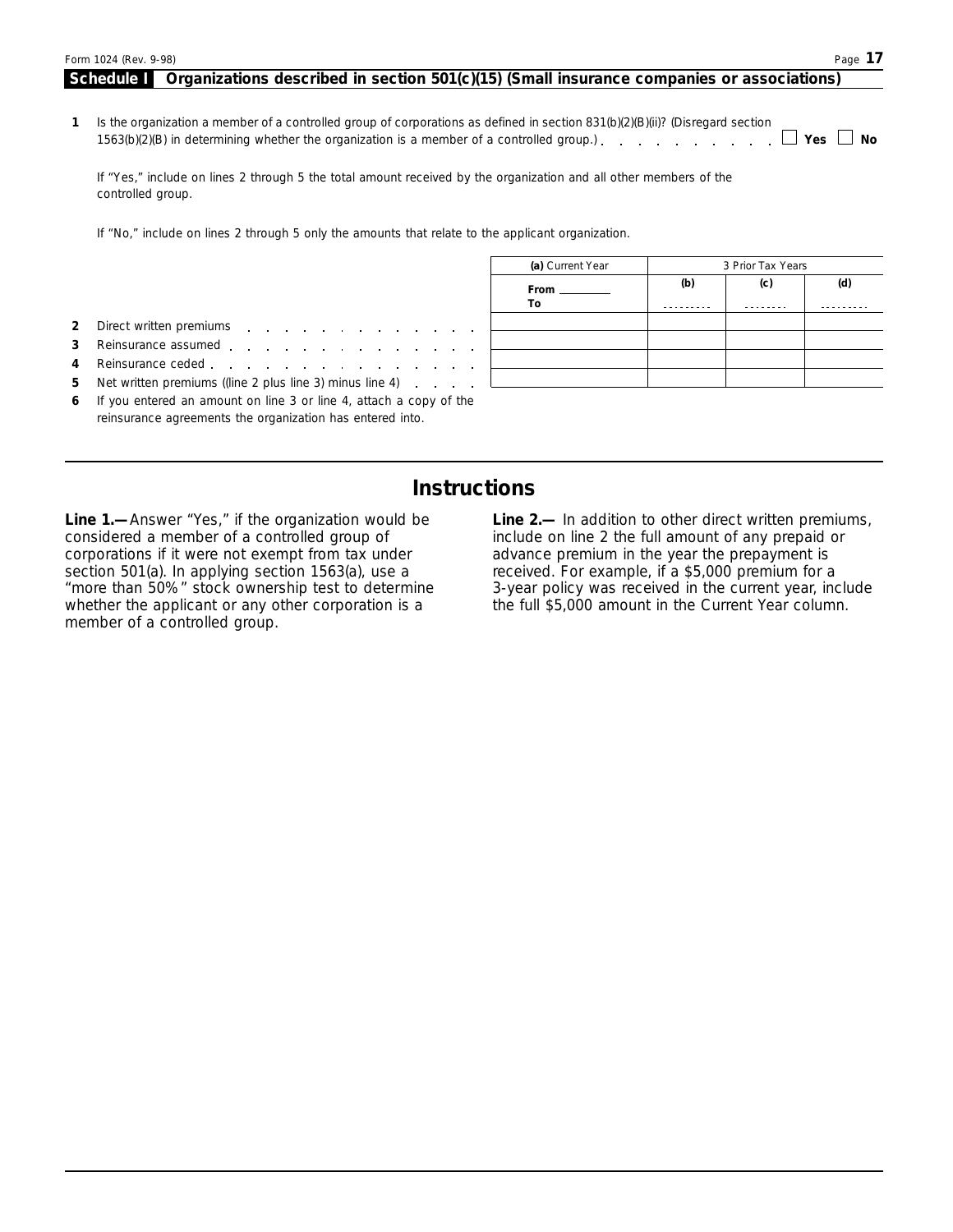### **Schedule J** Organizations described in section 501(c)(17) (Trusts providing for the payment of **supplemental unemployment compensation benefits)**

**1**  If benefits are provided for individual proprietors, partners, or self-employed persons under the plan, explain in detail.

**2**  If the plan provides other benefits in addition to the supplemental unemployment compensation benefits, explain in detail and state whether the other benefits are subordinate to the unemployment benefits.

| 3 Give the following information as of the last day of the most recent plan year and enter that date here entitled to the summary set of the last day of the most recent plan year and enter that date here                                                              |
|--------------------------------------------------------------------------------------------------------------------------------------------------------------------------------------------------------------------------------------------------------------------------|
| a Total number of employees covered by the plan who are shareholders, officers, self-employed persons, or highly<br>compensated (See Schedule F instructions for line 3a on page 14.) [19] Comparent Assembly Comparent Schedule F instructions for line 3a on page 14.) |
|                                                                                                                                                                                                                                                                          |
|                                                                                                                                                                                                                                                                          |
|                                                                                                                                                                                                                                                                          |
| * Should equal the total of <b>a</b> , <b>b</b> , and <b>c</b> —if not, explain the difference. Describe the eligibility requirements that prevent<br>those employees not covered by the plan from participating.                                                        |

**4** At any time after December 31, 1959, did any of the following persons engage in any of the transactions listed below with the trust: the creator of the trust or a contributor to the trust; a brother or sister (whole or half blood), a spouse, an ancestor, or a lineal descendant of such a creator or contributor; or a corporation controlled directly or indirectly by such a creator or contributor?

**Note:** *If you know that the organization will be, or is considering being, a party to any of the transactions (or activities) listed below, check the "Planned" box. Give a detailed explanation of any "Yes" or "Planned" answer in the space below.* 

| <b>f</b> Receive any of the trust's income or corpus in any other transaction? $\ldots$ , $\ldots$ , $\ldots$ , $\Box$ Yes $\Box$ No $\Box$ Planned |  |
|-----------------------------------------------------------------------------------------------------------------------------------------------------|--|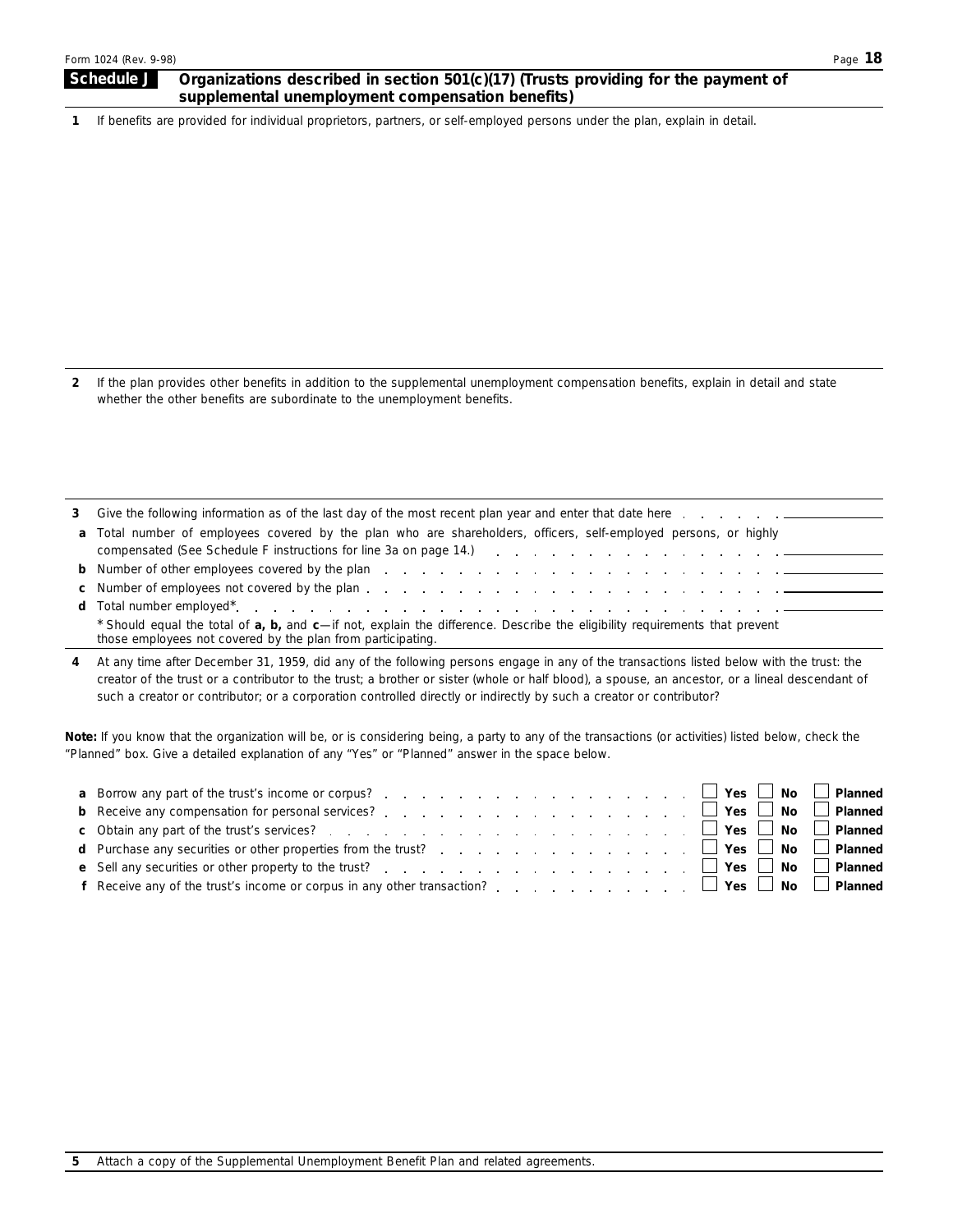|   | Page 19<br>Form 1024 (Rev. 9-98)                                                                                                                                                                                                                                                                                                        |
|---|-----------------------------------------------------------------------------------------------------------------------------------------------------------------------------------------------------------------------------------------------------------------------------------------------------------------------------------------|
|   | <b>Schedule K</b><br>Organizations described in section 501(c)(19)-A post or organization of past or present<br>members of the Armed Forces of the United States, auxiliary units or societies for such a<br>post or organization, and trusts or foundations formed for the benefit of such posts or<br>organizations.                  |
| 1 | To be completed by a post or organization of past or present members of the Armed Forces of the United States.                                                                                                                                                                                                                          |
| a | Total membership of the post or organization.                                                                                                                                                                                                                                                                                           |
| b | Number of members who are present or former members of the U.S. Armed Forces                                                                                                                                                                                                                                                            |
| с | Number of members who are cadets (include students in college or university ROTC programs or at armed services<br>academies only), or spouses, widows, or widowers of cadets or past or present members of the U.S. Armed Forces.                                                                                                       |
| d | $\Box$ Yes $\Box$<br>No<br>Does the organization have a membership category other than the ones set out above?                                                                                                                                                                                                                          |
|   | If "Yes," please explain in full. Enter number of members in this category.                                                                                                                                                                                                                                                             |
|   |                                                                                                                                                                                                                                                                                                                                         |
|   |                                                                                                                                                                                                                                                                                                                                         |
|   |                                                                                                                                                                                                                                                                                                                                         |
|   |                                                                                                                                                                                                                                                                                                                                         |
|   | If you wish to apply for a determination that contributions to your organization are deductible by donors, enter the number<br>of members from line 1b who are war veterans, as defined below.                                                                                                                                          |
|   | A war veteran is a person who served in the Armed Forces of the United States during the following periods of war:<br>April 21, 1898, through July 4, 1902; April 6, 1917, through November 11, 1918; December 7, 1941, through December<br>31, 1946; June 27, 1950, through January 31, 1955; and August 5, 1964, through May 7, 1975. |
| 2 | To be completed by an auxiliary unit or society of a post or organization of past or present members of the Armed Forces<br>of the United States.                                                                                                                                                                                       |
| a | Is the organization affiliated with and organized according to the bylaws and regulations formulated by such an exempt                                                                                                                                                                                                                  |
|   | Yes l<br>No<br>post or organization?.<br>and a straightful contract and a straight<br>If "Yes," submit a copy of such bylaws or regulations.                                                                                                                                                                                            |
|   | How many members does your organization have?                                                                                                                                                                                                                                                                                           |
|   | How many are themselves past or present members of the Armed Forces of the United States, or are their spouses, or<br>persons related to them within two degrees of blood relationship? (Grandparents, brothers, sisters, and grandchildren                                                                                             |
| d | Are all of the members themselves members of a post or organization, past or present members of the Armed Forces<br>of the United States, spouses of members of such a post or organization, or related to members of such a post or<br>$\Box$ Yes $\Box$ No                                                                            |
| 3 | To be completed by a trust or foundation organized for the benefit of an exempt post or organization of past or present<br>members of the Armed Forces of the United States.                                                                                                                                                            |
| a | Will the corpus or income be used solely for the funding of such an exempt organization (including necessary related<br>$\Box$ Yes $\Box$ No<br>If "No," please explain.                                                                                                                                                                |

**b** If the trust or foundation is formed for charitable purposes, does the organizational document contain a proper dissolution provision as described in section 1.501(c)(3)-1(b)(4) of the Income Tax Regulations?  $\blacksquare$  .  $\blacksquare$  Yes  $\blacksquare$  No  $\blacksquare$